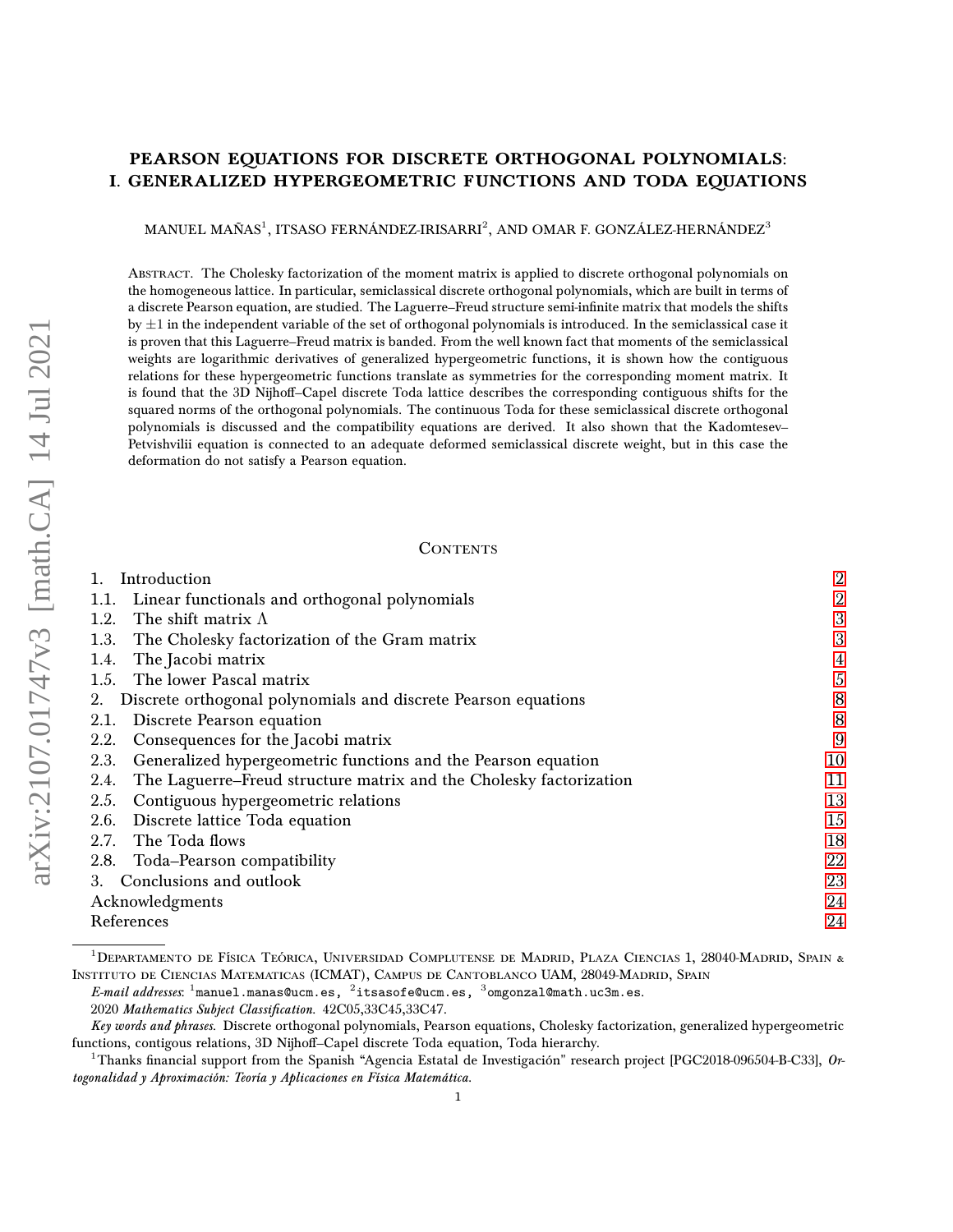### 1. Introduction

<span id="page-1-0"></span>In this paper, the Gauss–Borel factorization of the moment matrix approach to orthogonality is applied to study discrete orthogonal polynomials subject to a Pearson equation.

Discrete orthogonal polynomials is nowadays a well established subject, the classical case has been treated extensively in [\[42\]](#page-24-0) and the the Riemann–Hilbert problem has been used to study asymptotics and applications, see [\[16\]](#page-23-2). Semiclassical reductions, in where a discrete Pearson equation is fulfilled by the weight has been also treated in the literature. See for example [\[23,](#page-23-3) [24\]](#page-24-1) and [\[21,](#page-23-4) [22\]](#page-23-5) and references therein for an comprehensive account. For some specific type of weights of generalized Charlier and Meixner types, the corresponding Freud–Laguerre type equations for the coefficients of the three term recurrence has been studied, see for example [\[19,](#page-23-6) [26,](#page-24-2) [27,](#page-24-3) [28,](#page-24-4) [43\]](#page-24-5). For a general account see [\[31,](#page-24-6) [32,](#page-24-7) [17\]](#page-23-7) and for discrete orthogonal polynomials and Painlevé equations see [\[44\]](#page-24-8).

With this introduction we give a fast briefing, of introductory character, of orthogonal polynomials, its discrete version and the Cholesky factorization of the moment matrix. We also discuss for the first time in this context the so called Pascal matrices and its dressed versions.

Then, in §2 we discuss the discrete Pearson equation and give Theorem [1,](#page-8-1) the first main result of the paper, that describes a new symmetry of the moment matrix, direct consequence of the Pearson equation, in terms of the Pascal matrix. We then deduce the corresponding symmetry for the Jacobi matrix, see Proposition [6.](#page-8-2) Then, in Theorem [2,](#page-10-1) the second main result of the paper, we describe a banded semi-infinite matrix, that we called Laguerre–Freud structure matrix, that models the shift in the spectral variable. The name is rooted on the fact that this banded matrix encodes Laguerre–Freud equations for the recurrence coefficients of the orthogonal polynomial sequence, see for example [\[25\]](#page-24-9). The number of non-trivial superdiagonals and subdiagonals of this matrix is determined by the Pearson equation. Several properties involving the Jacobi and Laguerre–Freud matrices are derived. Of particular interest are those of compatibility type.

As the Pearson equation leads to generalized hypergeometric moments, we study the contiguous relations of these functions and its description as further symmetries of the moment matrix, see Theorem [4.](#page-12-1) In Theorem [5](#page-15-0) the squared norms of these discrete orthogonal polynomials are shown to be solutions of a well known discrete integrable multidimensional lattice, known as the Nijhoff–Capel lattice, see [\[30,](#page-24-10) [41\]](#page-24-11). We also discuss the Toda hierarchy deformations, with only the first flow preserving the Pearson reduction. The compatibility with this first Toda flow and the Pearson equation is discussed in Proposition [21.](#page-21-1) We also give the connection of deformations of these weights with solutions of the Kadomtsev–Petviashvilli (KP) equation.

<span id="page-1-1"></span>1.1. Linear functionals and orthogonal polynomials. Given a linear functional  $\rho_z \in \mathbb{C}^*[z]$ , here  $\mathbb{C}^*[z]$ denotes the dual of the linear space of complex polynomials  $\mathbb{C}[z]$ , the corresponding moment matrix is

$$
G = (G_{n,m}), \qquad G_{n,m} = \rho_{n+m}, \qquad \rho_n = \langle \rho_z, z^n \rangle, \qquad n, m \in \mathbb{N}_0 := \{0, 1, 2, \dots\},
$$

with  $\rho_n$  the *n*-th moment of the linear functional  $\rho_z$ . If the moment matrix is such that all its truncations, which are Hankel matrices,  $G_{i+1,j} = G_{i,j+1}$ ,

$$
G^{[k]} = \begin{pmatrix} G_{0,0} \cdots \cdots \cdots G_{0,k-1} \\ \vdots & \vdots \\ G_{k-1,0} \cdots \cdots G_{k-1,k-1} \end{pmatrix} = \begin{pmatrix} \rho_0 & \rho_1 & \rho_2 & \cdots \cdots \rho_{k-1} \\ \rho_1 & \rho_2 & \cdots & \rho_k \\ \rho_2 & & \vdots & \vdots \\ \vdots & \ddots & \vdots & \vdots \\ \rho_{k-1} & \rho_k \cdots \cdots \cdots \rho_{2k-2} \end{pmatrix}
$$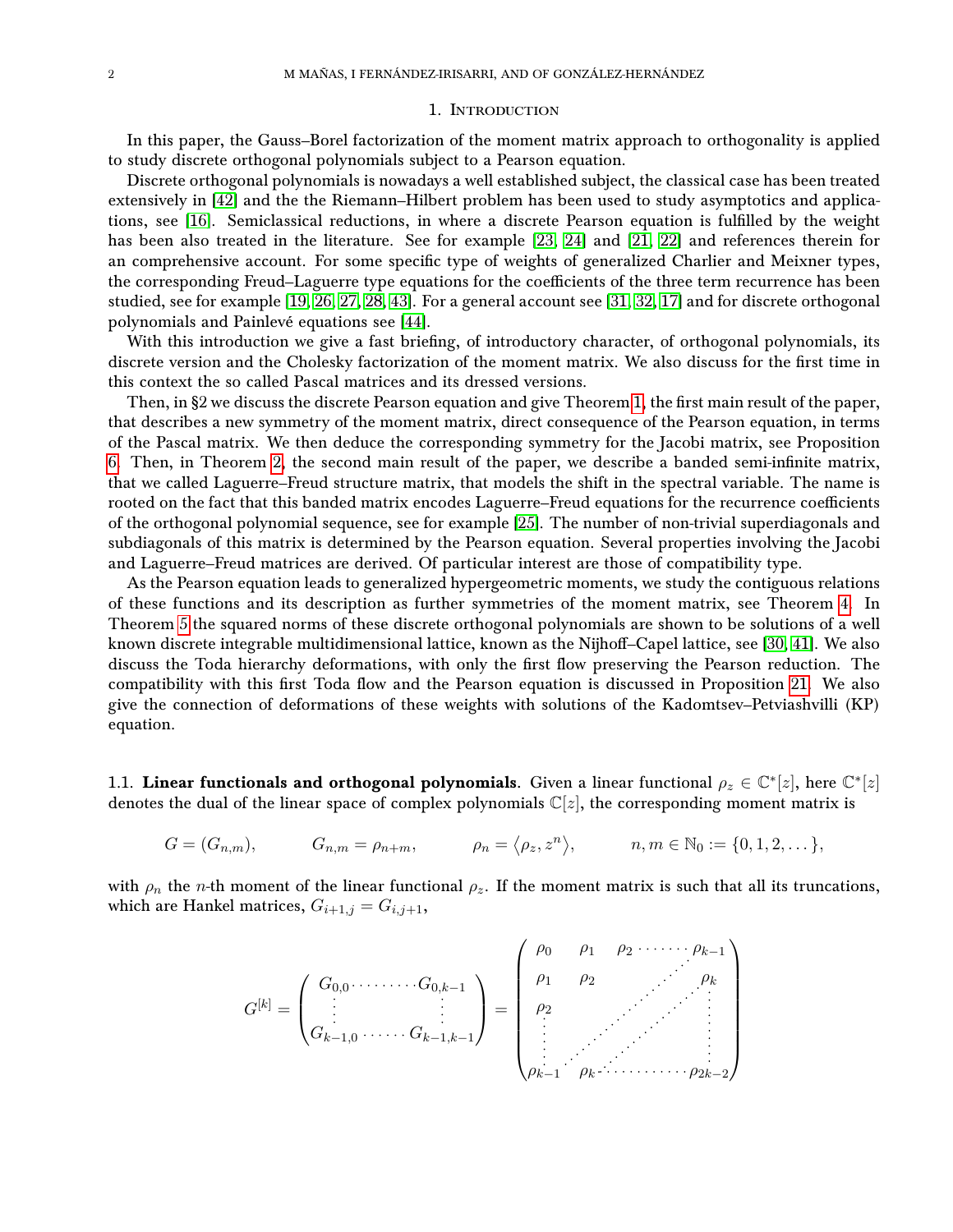are nonsingular; i.e. the Hankel determinants  $\Delta_k := \det G^{[k]}$  do not cancel,  $\Delta_k \neq 0, k \in \mathbb{N}_0$ , then there exists monic polynomials

<span id="page-2-2"></span>(1) 
$$
P_n(z) = z^n + p_n^1 z^{n-1} + \dots + p_n^n, \qquad n \in \mathbb{N}_0,
$$

with  $p_0^1=0,$  such that the following orthogonality conditions are fulfilled

$$
\langle \rho, P_n(z) z^k \rangle = 0,
$$
  $k \in \{0, ..., n-1\}, \qquad \langle \rho, P_n(z) z^n \rangle = H_n \neq 0.$ 

Moreover, the set  $\{P_n(z)\}_{n\in\mathbb{N}_0}$  is an orthogonal set of polynomials  $\big\langle \rho, P_n(z)P_m(z)\big\rangle=\delta_{n,m}H_n,$   $n,m\in\mathbb{N}_0.$ In this case, we have a symmetric bilinear form  $\langle F, G \rangle_\rho := \langle \rho, FG \rangle$ , such that the moment matrix is the Gram matrix of this bilinear form and  $\langle P_n, P_m \rangle_\rho := \delta_{n,m}H_n$ . In this paper we will use both denominations, moment matrix or Gram matrix, indistinctly to refer to the matrix G.

<span id="page-2-0"></span>1.2. The shift matrix  $\Lambda$ . In terms of the semi-infinite vector of monomials

$$
\chi(z) := \begin{pmatrix} 1 \\ z \\ z^2 \\ \vdots \end{pmatrix}
$$

the Gram matrix is written as  $G=\langle\rho,\chi\chi^\top\rangle,$  and it becomes evident this matrix is symmetric, i.e.,  $G=G^\top.$ The vector of monomials  $\chi$  is an eigenvector of the *shift matrix* 



i.e.,  $\Lambda\chi=x\chi.$  From here it immediately follows that  $\Lambda G=G\Lambda^\top,$  i.e., the Gram matrix is a Hankel matrix, as we previously said. The transposed matrix



satisfies  $\Lambda\Lambda^\top = I$  and  $\Lambda^\top\Lambda = I - E_{0,0}$ , with  $(E_{i,j})_{k,l} = \delta_{i,k}\delta_{j,l},$   $i, j \in \mathbb{N}_0$ .

<span id="page-2-1"></span>1.3. The Cholesky factorization of the Gram matrix. Being the Gram matrix symmetric its Borel–Gauss factorization reduces to a Cholesky factorization

<span id="page-2-3"></span>
$$
(2) \tG = S^{-1} H S^{-\top},
$$

where  $S$  is a lower unitriangular matrix that can be written as



and  $H = diag(H_0, H_1, \dots)$  is a diagonal matrix, with  $H_k \neq 0$ , for  $k \in \mathbb{N}_0$ . The Cholesky factorization hold whenever the principal minors of the moment matrix; i.e., the Hankel determinants  $\Delta_k$ , do not cancel.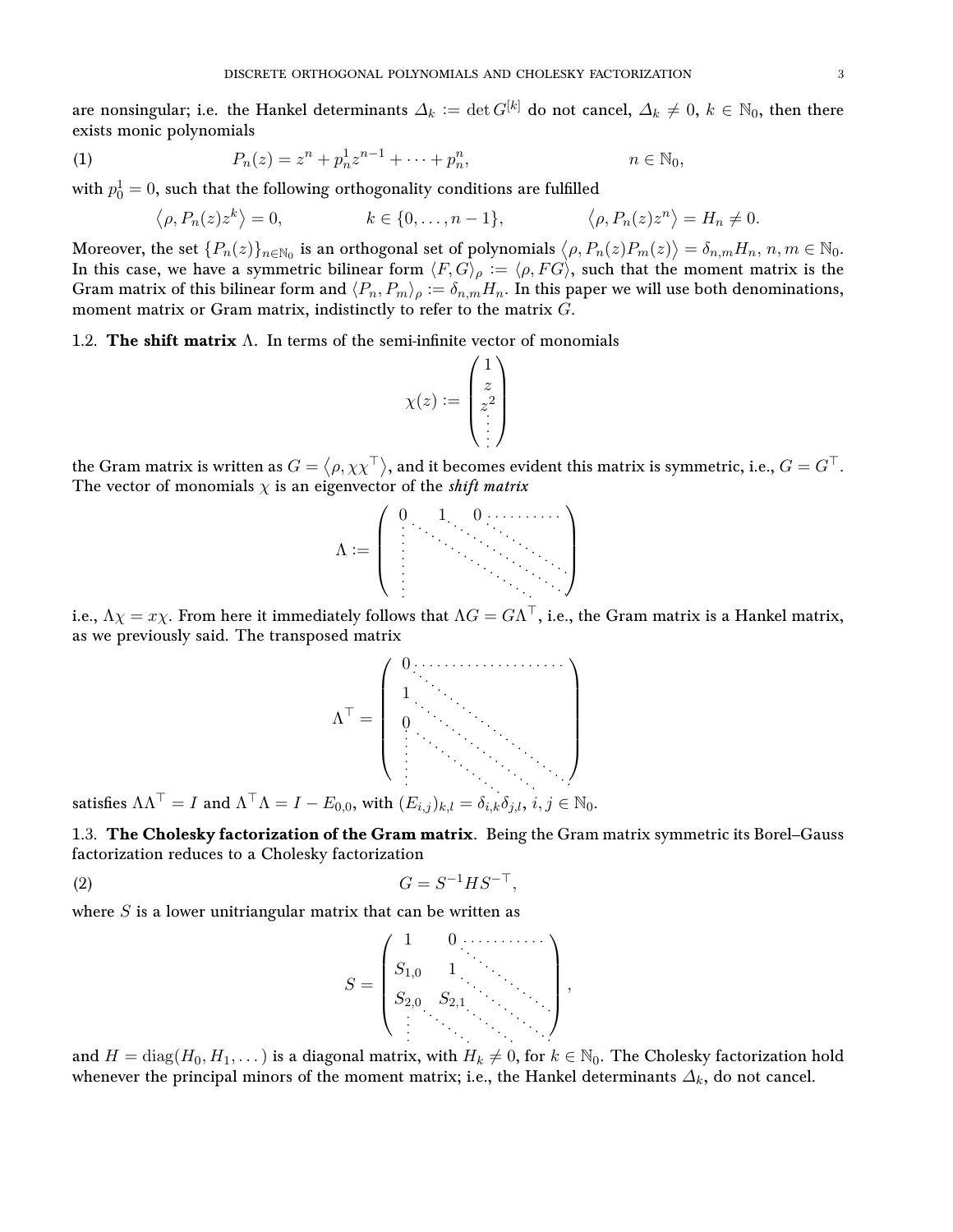The components  $P_n(z)$  of the semi-infinite vector of polynomials

<span id="page-3-2"></span>
$$
(3) \t\t P(z) := S\chi(z),
$$

are the monic orthogonal polynomials of the functional  $\rho$ . Indeed, from the Cholesky factorization we know that

$$
\left\langle \rho, \chi \chi^\top \right\rangle = G = S^{-1} H S^{-\top}
$$

so that  $S\langle\rho,\chi\chi^\top\rangle S^\top = H$  and, consequently  $\langle\rho,S\chi\chi^\top S^\top\rangle = H$  and we get  $\langle\rho,PP^\top\rangle = H$ , which recollects the orthogonality of the polynomials  $\{P_n(z)\}_{n=0}^\infty.$ 

<span id="page-3-0"></span>1.4. The Jacobi matrix. Given this construction is natural to introduce the lower Hessenberg semi-infinite matrix

<span id="page-3-1"></span>
$$
(4) \t\t J = S\Lambda S^{-1}
$$

that has the vector  $P(z)$  as eigenvector with eigenvalue z, i.e.  $JP(z) = zP(z)$ . The Hankel condition of the Gram matrix  $\Lambda G = G \Lambda^{\top}$  together with the Cholesky factorization leads to  $\Lambda S^{-1} H S^{-\top} = S^{-1} H S^{-\top} \Lambda^{\top}$ , or, equivalently,  $S\Lambda S^{-1}H = HS^{-\top}\Lambda^{\top}S^{-\top}$ , i.e.,

<span id="page-3-4"></span>
$$
JH = (JH)^{\top} = HJ^{\top}.
$$

That is, the Hessenberg matrix  $JH$  is symmetric, thus being Hessenberg and symmetric we deduce that is tridiagonal. Hence, the Jacobi matrix  $J$  given in [\(4\)](#page-3-1) reads

$$
J = \begin{pmatrix} \beta_0 & 1 & 0 & \cdots & \cdots & \cdots \\ \gamma_1 & \beta_1 & 1 & & & \\ 0 & \gamma_2 & \beta_2 & 1 & \cdots & \\ \vdots & \vdots & \vdots & \ddots & \ddots & \ddots \end{pmatrix}
$$

and the eigenvalue equation  $JP = zP$  is a three term recursion relation

$$
zP_n(z) = P_{n+1}(z) + \beta_n P_n(z) + \gamma_n P_{n-1}(z),
$$

that with the initial conditions  $P_{-1} = 0$  and  $P_0 = 1$  completely determines the sequence of orthogonal polynomials  $\{P_n(z)\}_{n\in\mathbb{N}_0}$  in terms of the recursion coefficients  $\beta_n, \gamma_n.$ 

Proposition 1. The recursion coefficients, in terms of the Hankel determinants, are given by

<span id="page-3-3"></span>(6) 
$$
\beta_n = p_n^1 - p_{n+1}^1 = -\frac{\tilde{\Delta}_n}{\Delta_n} + \frac{\tilde{\Delta}_{n+1}}{\Delta_{n+1}}, \qquad \gamma_{n+1} = \frac{H_{n+1}}{H_n} = \frac{\Delta_{n+1}\Delta_{n-1}}{\Delta_n^2}, \qquad n \in \mathbb{N}_0,
$$

*Proof.* For  $n \in \mathbb{N} := \{1, 2, \dots\}$ , from  $J^{\top} = H^{-1} J H$ , we get that  $\gamma_n = \frac{H_n}{H_n}$  $\frac{H_n}{H_{n-1}}$ . On the other hand, as  $J = S \Lambda S^{-1}$  and recalling that for the coefficients  $S_{n,n-1}$  of the first subdiagonal of S we have  $S_{n,n-1} = p_n^1$ , the first nontrivial leading coefficient of the monic polynomial  $P_n$ , we get  $\beta_n = p_n^1 - p_{n+1}^1$ .

It can be easily shown that the second kind functions also satisfy the previous three term recursion relation

$$
zQ_n(z) = Q_{n+1}(z) + \beta_n Q_n(z) + \gamma_n Q_{n-1}(z),
$$

but now with the initial conditions  $Q_{-1} = -H_{-1}$  and  $Q_0 = S_\rho$  (the Markov–Stieltjes transform of  $\rho$ ), with  $\beta_n = q_n^1 - q_{n-1}^1.$ 

For future use we introduce the following diagonal matrices

$$
\gamma := \text{diag}(\gamma_1, \gamma_2, \dots), \qquad \beta := \text{diag}(\beta_0, \beta_1, \dots)
$$

and

$$
J_- := \Lambda^\top \gamma,
$$
  

$$
J_+ := \beta + \Lambda,
$$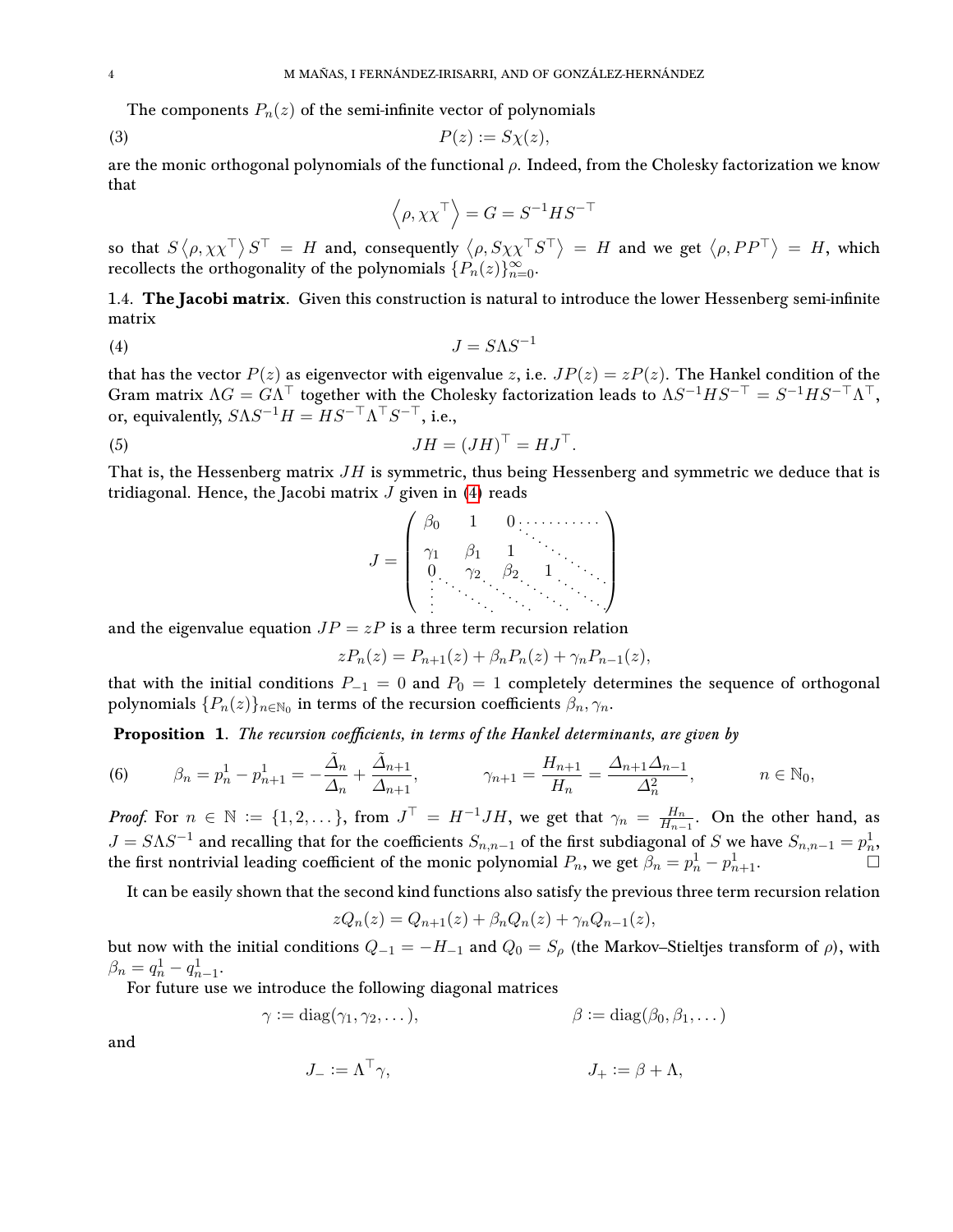so that we have the splitting

$$
J = \Lambda^{\top} \gamma + \beta + \Lambda = J_- + J_+.
$$

In general, given any semi-infinite matrix A, we will write  $A = A_{-} + A_{+}$ , where  $A_{-}$  is a strictly lower triangular matrix and  $A_+$  an upper triangular matrix. Moreover,  $A_0$  will denote the diagonal part of A.

<span id="page-4-0"></span>1.5. The lower Pascal matrix. The lower Pascal matrix, built up of binomial numbers, is defined by

(7) 
$$
B = (B_{n,m}), \qquad B_{n,m} := \begin{cases} {n \choose m}, & n \ge m, \\ 0, & n < m. \end{cases}
$$

so that

<span id="page-4-1"></span>
$$
\chi(z+1) = B\chi(z).
$$

Moreover,

$$
B^{-1} = (\tilde{B}_{n,m}), \qquad \tilde{B}_{n,m} := \begin{cases} (-1)^{n+m} \binom{n}{m}, & n \ge m, \\ 0, & n < m. \end{cases}
$$

and

$$
\chi(z-1) = B^{-1}\chi(z).
$$

The lower Pascal matrix and its inverse are explicitly given by

B = 1 0 1 1 0 1 2 1 0 1 3 3 1 0 1 4 6 4 1 0 1 5 10 10 5 1 0 , B−<sup>1</sup> = 1 0 −1 1 0 1 −2 1 0 −1 3 −3 1 0 1 −4 6 −4 1 0 −1 5 −10 10 −5 1 0 .

Let us introduce the lower unitriangular semi-infinite matrices, lets us refer to them as *dressed Pascal matrices*,

$$
\Pi := SBS^{-1}, \qquad \qquad \Pi^{-1} := SB^{-1}S^{-1},
$$

that are connection matrices; i.e.,

<span id="page-4-2"></span>(9) 
$$
P(z+1) = \Pi P(z), \qquad P(z-1) = \Pi^{-1} P(z).
$$

The lower Pascal matrix can be expressed in terms of its subdiagonal structure as follows

$$
B^{\pm 1} = I \pm \Lambda^{\top} D + (\Lambda^{\top})^2 D^{[2]} \pm (\Lambda^{\top})^3 D^{[3]} + \cdots,
$$

where the diagonal matrices  $D, D^{[k]},$  with  $k \in \mathbb{N},$   $(D = D^{[1]})$  are given by

$$
D = diag(1, 2, 3, \dots), \qquad D^{[k]} = \frac{1}{k} diag(k^{(k)}, (k+1)^{(k)}, (k+2)^{(k)} \dots),
$$

in terms of the falling factorials  $x^{(k)} = x(x-1)(x-2)\cdots(x-k+1)$ . That is,

$$
D_n^{[k]} = \frac{(n+k)\cdots(n+1)}{k}, \qquad k \in \mathbb{N}, \qquad n \in \mathbb{N}_0.
$$

The lower unitriangular factor can be also written in terms of its subdiagonals

$$
S = I + \Lambda^\top S^{[1]} + (\Lambda^\top)^2 S^{[2]} + \cdots
$$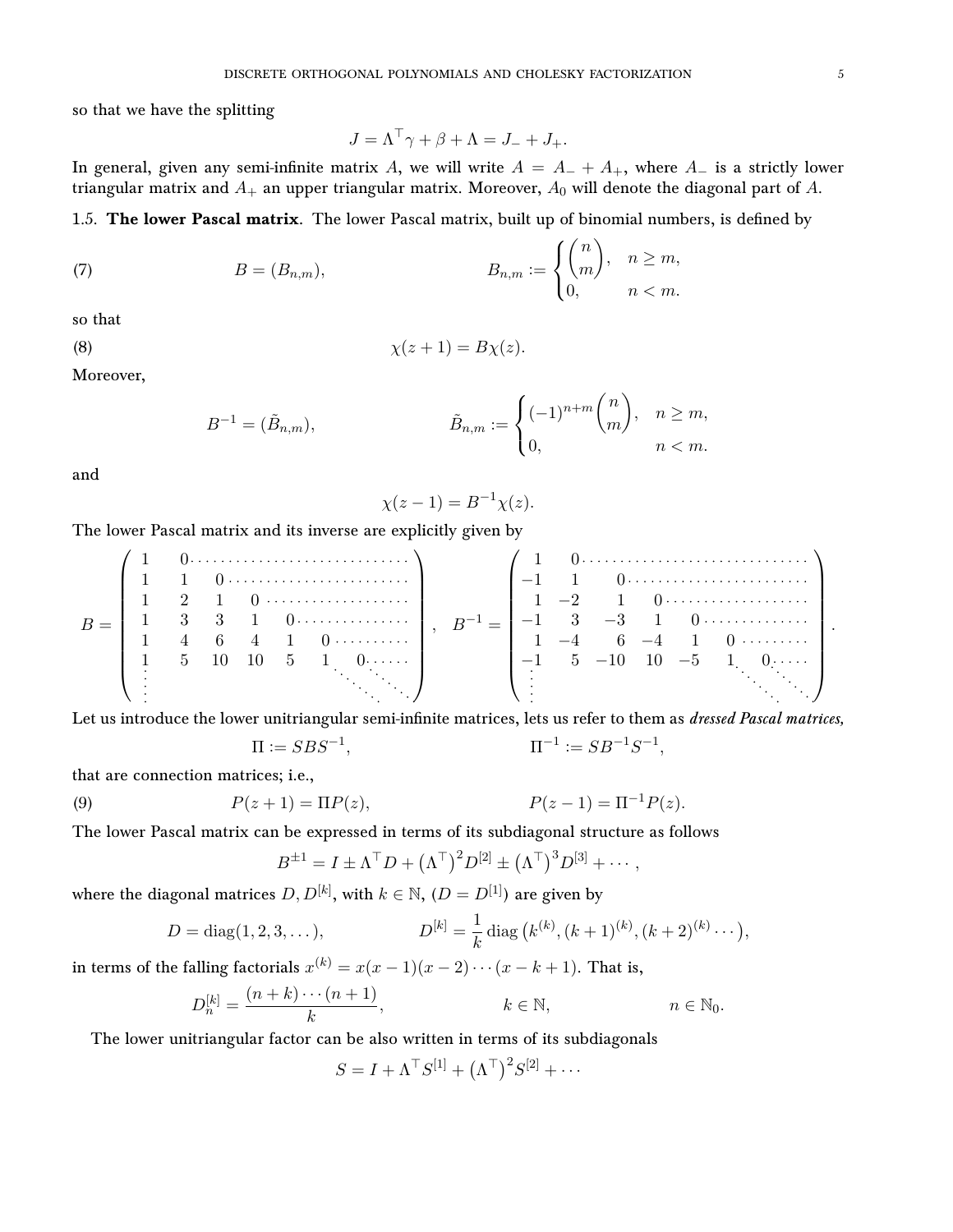with  $S^{[k]} = \operatorname{diag}\big( S^{[k]}_0\big)$  $\mathcal{S}^{[k]}_0, S^{[k]}_1, \dots)$  diagonal matrices. From [\(3\)](#page-3-2) is clear the following connection between these subdiagonals coefficients and the coefficients of the orthogonal polynomials, given in [\(1\)](#page-2-2), holds

<span id="page-5-4"></span>(10) 
$$
S_k^{[k]} = p_{n+k}^k.
$$

We will use the *shift operators*  $T_+$  acting over the diagonal matrices as follows

$$
T_{-} \operatorname{diag}(a_0, a_1, \dots) := \operatorname{diag}(a_1, a_2, \dots), \qquad T_{+} \operatorname{diag}(a_0, a_1, \dots) := \operatorname{diag}(0, a_0, a_1, \dots),
$$

where  $T_-\,$  is the lowering shift operator and  $T_+\,$  the raising shift operator over the diagonal matrices. These shift operators have the following important properties, for any diagonal matrix  $A = diag(A_0, A_1, \dots)$ 

<span id="page-5-2"></span>(11) 
$$
\Lambda A = (T - A)\Lambda, \qquad A\Lambda = \Lambda (T + A), \qquad A\Lambda^{\top} = \Lambda^{\top} (T - A), \qquad \Lambda^{\top} A = (T + A)\Lambda^{\top}.
$$

**Remark 1.** Notice that the standard notation, see [\[42\]](#page-24-0), for the differences of a sequence  $\{f_n\}_{n\in\mathbb{N}_0}$ ,

$$
\Delta f_n := f_{n+1} - f_n,
$$
  
\n
$$
\nabla f_n = f_n - f_{n-1},
$$
  
\n
$$
n \in \mathbb{N},
$$
  
\n
$$
n \in \mathbb{N},
$$

and  $\nabla f_0 = f_0$ , connects with the shift operators by means of

$$
T_{-} = I + \Delta, \qquad T_{+} = I - \nabla.
$$

In terms of these shift operators we find

(12) 
$$
2D^{[2]} = (T - D)D, \qquad 3D^{[3]} = (T^2 - D)(T - D)D = 2(T - D^{[2]})D = 2D^{[2]}(T^2 - D)
$$

<span id="page-5-3"></span>**Proposition** 2. The inverse matrix  $S^{-1}$  of the matrix  $S$  expands in terms of subdiagonals as follows

$$
S^{-1} = I + \Lambda^{\top} S^{[-1]} + (\Lambda^{\top})^2 S^{[-2]} + \cdots.
$$

The subdiagonals  $S^{[-k]}$  are explicitly given in terms of the subdiagonals of S, the first few are  $S^{[-1]} = -S^{[1]},$  $S^{[-2]} = -S^{[2]} + (T_{-}S^{[1]})S^{[1]},$  $S^{[-3]} = -S^{[3]} + (T_{-}S^{[2]})S^{[1]} + (T_{-}^{2}S^{[1]})S^{[2]} - (T_{-}^{2}S^{[1]})(T_{-}S^{[1]})S^{[1]},$  $S^{[-4]} = -S^{[4]} + (T_{-}S^{[3]})S^{[1]} + (T_{-}^{2}S^{[2]})S^{[2]} - (T_{-}^{2}S^{[2]})(T_{-}S^{[1]}))S^{[1]} + (T_{-}^{3}S^{[1]})S^{[3]}$  $-(T^3_-S^{[1]})(T_-S^{[2]})S^{[1]} - (T^3_-S^{[1]})(T^2_-S^{[1]}))S^{[2]} + (T^3_-S^{[1]})(T^2_-S^{[1]})(T_-S^{[1]}))S^{[1]}.$ 

Proposition 3. The following nonlocal expressions for the polynomial coefficients in terms of the recursion coefficients hold true

<span id="page-5-0"></span>(13) 
$$
p_{n+1}^1 = -\sum_{k=0}^n \beta_k, \qquad p_{n+1}^2 = -\sum_{k=1}^n \gamma_k + \sum_{0 \le l < k < n} \beta_k \beta_l.
$$

Moreover,

<span id="page-5-1"></span>(14) 
$$
p_{n+2}^3 - p_{n+3}^3 = \gamma_{n+2}p_{n+1}^1 + (\beta_{n+2} + \beta_{n+1} + \beta_n)p_{n+2}^2 - (\beta_{n+1} + \beta_n)p_{n+2}^1p_{n+1}^1.
$$

Proof. We have

$$
J = S\Lambda S^{-1} = (I + \Lambda^{\top} S^{[1]} + (\Lambda^{\top})^2 S^{[2]} + \cdots) \Lambda (I + \Lambda^{\top} S^{[-1]} + (\Lambda^{\top})^2 S^{[-2]} + \cdots)
$$
  
=  $\Lambda + T_+ S^{[1]} + S^{[-1]} + \Lambda^{\top} (T_+ S^{[2]} + S^{[-2]} + S^{[1]} S^{[-1]})$   
 $+ (\Lambda^{\top})^2 (T_+ S^{[3]} + S^{[-3]} + S^{[2]} S^{[-1]} + (T_+ S^{[1]}) S^{[-2]}) + \cdots$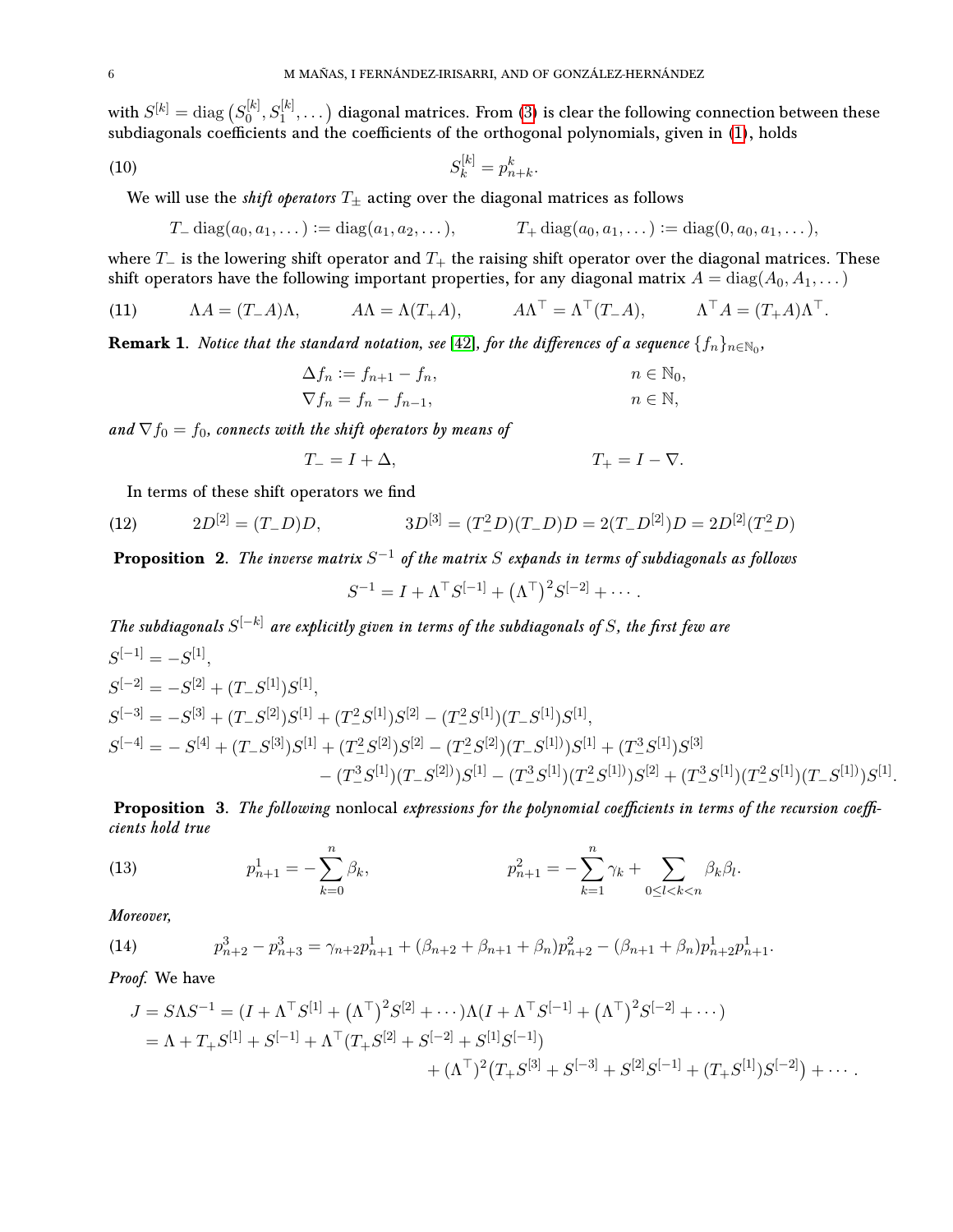Thus, we obtain

<span id="page-6-1"></span><span id="page-6-0"></span>(15)  
\n
$$
\beta = T_{+}S^{[1]} - S^{[1]},
$$
\n
$$
\gamma = T_{+}S^{[2]} - S^{[2]} + (T_{-}S^{[1]} - S^{[1]})S^{[1]},
$$

and an infinite set of relations among subdiagonals of  $S$ , being the first

<span id="page-6-2"></span>(17) 
$$
T_{+}S^{[3]} + S^{[-3]} + S^{[2]}S^{[-1]} + (T_{+}S^{[1]})S^{[-2]} = 0.
$$

The relation  $(15)$  component wise is $(6)$ . As well, component wise, the relation  $(16)$  is

$$
\gamma_{n+1} = S_{n-1}^{[2]} - S_n^{[2]} + (S_{n+1}^{[1]} - S_n^{[1]})S_n^{[1]} = p_{n+1}^2 - p_{n+2}^2 - \beta_{n+1}p_{n+1}^1.
$$

Hence, using telescoping series again, we find [\(13\)](#page-5-0). Finally, Equation [\(17\)](#page-6-2) reads

$$
T_{+}S^{[3]} - S^{[3]} + (T_{-}S^{[2]})S^{[1]} + (T_{-}^{2}S^{[1]})S^{[2]} - (T_{-}^{2}S^{[1]})(T_{-}S^{[1]})S^{[1]} - S^{[2]}S^{[1]} + (T_{+}S^{[1]})\left(-S^{[2]} + (T_{-}S^{[1]})S^{[1]}\right) = 0,
$$

that we can write

$$
T_{+}S^{[3]} - S^{[3]} + T_{-}(S^{[2]} - T_{+}S^{[2]} - (T_{-}S^{[1]} - S^{[1]})S^{[1]})S^{[1]} + (T_{-}^{2}S^{[1]} - T_{+}S^{[1]})S^{[2]} + (T_{+}S^{[1]} - T_{-}S^{[1]})(T_{-}S^{[1]})S^{[1]} = 0,
$$

so that

$$
T_{+}S^{[3]} - S^{[3]} = (T_{-}\gamma)S^{[1]} + (T_{-}^{2}\beta + T_{-}\beta + \beta)S^{[2]} - (T_{-}\beta + \beta)(T_{-}S^{[1]})S^{[1]} = 0,
$$

and component wise we have  $(14)$ .

Remark 2. In [\(14\)](#page-5-1) we can sum up on the LHS, observe that is a telescoping series, to get a nonlocal nonlinear expression, in terms of the recursion coefficients, for  $p_n^3$ . A similar statement holds for every  $p_n^k$  with  $k=4,5,\ldots$ .

Now, we turn our attention to the dressed Pascal matrix. We also expand the dressed Pascal matrices into subdiagonals

$$
\Pi^{\pm 1} = I + \Lambda^{\top} \pi^{[\pm 1]} + (\Lambda^{\top})^2 \pi^{[\pm 2]} + \cdots
$$

with  $\pi^{[\pm n]} = \text{diag}(\pi_0^{[\pm n]})$  $\left[\pm n\right]_0, \pi_1^{\left[\pm n\right]}$  $\mathbf{I}_{1}^{[\pm n]}, \ldots$  ). Then, for these subdiagonals we find

Proposition 4 (The dressed Pascal matrix coefficients). We have

(18) 
$$
\pi_n^{[\pm 1]} = \pm (n+1), \quad \pi_n^{[\pm 2]} = \frac{(n+2)(n+1)}{2} \pm p_{n+2}^1(n+1) \mp (n+2)p_{n+1}^1
$$

$$
= \frac{(n+2)(n+1)}{2} \mp (n+1)\beta_{n+1} \mp p_{n+1}^1,
$$

(19)

$$
\pi_n^{[\pm 3]} = \pm \frac{(n+3)(n+2)(n+1)}{3} + \frac{(n+2)(n+1)}{2} p_{n+3}^1 - \frac{(n+3)(n+2)}{2} p_{n+1}^1 + (n+1) p_{n+3}^2 \mp (n+3) p_{n+2}^2 \pm (n+3) p_{n+2}^1 p_{n+1}^1 \mp (n+2) p_{n+3}^1 p_{n+1}^1.
$$

## Moreover, the following relations are fulfill

(20) 
$$
\pi^{[1]} + \pi^{[-1]} = 0, \quad \pi^{[2]} + \pi^{[-2]} = 2D^{[2]}, \quad \pi^{[3]} + \pi^{[-3]} = 2((T^2 \cdot S^{[1]})D^{[2]} - (T^2 \cdot D^{[2]})S^{[1]}),
$$

$$
\pi^{[1]} - \pi^{[-1]} = 2D, \quad \pi^{[2]} - \pi^{[-2]} = 2((T^2 \cdot S^{[1]})D - (T^2 \cdot D)S^{[1]}),
$$

$$
\pi^{[3]} - \pi^{[-3]} = 2(D^{[3]} + (T^2 \cdot S^{[2]})D - (T^2 \cdot D)S^{[2]} + (T^2 \cdot D)(T^2 \cdot S^{[1]})S^{[1]} - (T^2 \cdot S^{[1]})(T^2 \cdot D)S^{[1]}).
$$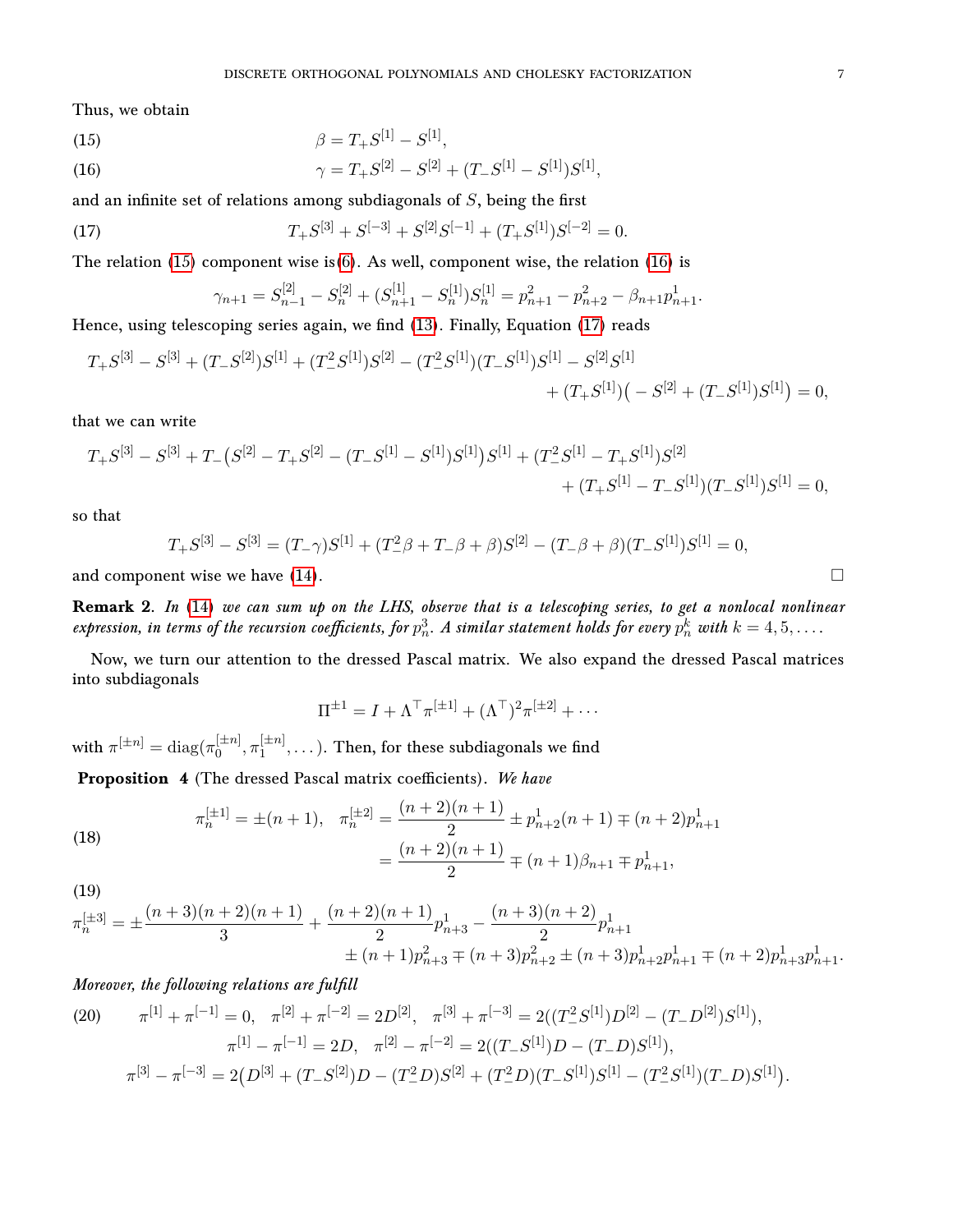Proof. From [\(11\)](#page-5-2) we get

$$
\Pi^{\pm 1} = (I + \Lambda^{\top} S^{[1]} + (\Lambda^{\top})^2 S^{[2]} + \cdots)(I \pm \Lambda^{\top} D + (\Lambda^{\top})^2 D^{[2]} \pm (\Lambda^{\top})^3 D^{[3]} + \cdots)(I + \Lambda^{\top} S^{[-1]} + (\Lambda^{\top})^2 S^{[-2]} + \cdots)
$$
  
=  $I + (I + \Lambda^{\top} S^{[1]} + (\Lambda^{\top})^2 S^{[2]} + \cdots)(\pm \Lambda^{\top} D + (\Lambda^{\top})^2 D^{[2]} \pm (\Lambda^{\top})^3 D^{[3]} + \cdots)(I + \Lambda^{\top} S^{[-1]} + (\Lambda^{\top})^2 S^{[-2]} + \cdots)$   
so that

<span id="page-7-2"></span>
$$
(21) \quad \Pi^{\pm 1} = I \pm \Lambda^{\top} D + (\Lambda^{\top})^2 (D^{[2]} \pm (T - S^{[1]}) D \pm (T - D) S^{[-1]}) + (\Lambda^{\top})^3 (\pm D^{[3]} + (T^2 - S^{[1]}) D^{[2]} + (T - D^{[2]}) S^{[-1]} + (T - S^{[2]}) D \pm (T^2 - D) S^{[-2]} \pm (T^2 - S^{[1]})(T - D) S^{[-1]} + \cdots
$$

From [\(21\)](#page-7-2) and Proposition [2](#page-5-3) we obtain

(22) 
$$
\pi^{[\pm 1]} = \pm D,
$$

(23) 
$$
\pi^{[\pm 2]} = D^{[2]} \pm (T - S^{[1]})D \mp (T - D)S^{[1]},
$$

(24) 
$$
\pi^{[\pm 3]} = \pm D^{[3]} + (T^2 S^{[1]}) D^{[2]} - (T - D^{[2]}) S^{[1]} \pm (T - S^{[2]}) D \mp (T^2 D) S^{[2]} \pm (T^2 D) (T - S^{[1]}) S^{[1]} \mp (T^2 S^{[1]})(T - D) S^{[1]}.
$$

That component wise gives the desired result once we use the expressions for the  $\beta$ 's in [\(6\)](#page-3-3).

**Proposition** 5. For any polynomial  $R(z)$  we have

<span id="page-7-5"></span>(25) 
$$
R(\Lambda)B^{\pm 1} = B^{\pm 1}R(\Lambda \pm I), \qquad B^{\pm 1}R(\Lambda) = R(\Lambda \mp I)B^{\pm 1},
$$

$$
R(J)\Pi^{\pm 1} = \Pi^{\pm 1}R(J \pm I), \qquad \Pi^{\pm 1}R(J) = R(J \mp I)\Pi^{\pm 1}.
$$

Proof. The compatibility condition of

$$
\begin{cases}\nB^{\pm 1}\chi(z) = \chi(z \pm 1), \\
R(\Lambda)\chi(z) = R(z)\chi(z).\n\end{cases}
$$

reads,

$$
R(\Lambda)B^{\pm 1}\chi(z) = R(\Lambda)\chi(z \pm 1) = R(z \pm 1)\chi(z \pm 1) = R(z \pm 1)B^{\pm 1}\chi(z) = B^{\pm 1}R(\Lambda \pm I)\chi(z),
$$

so that  $R(\Lambda)B^{\pm 1} = B^{\pm 1}R(\Lambda \pm I)$  and, consequently,  $B^{\pm 1}R(\Lambda) = R(\Lambda \mp I)B^{\pm 1}$ . Finally, a similarity transformation  $\Lambda = S^{-1}JS$  gives the result.

# 2. Discrete orthogonal polynomials and discrete Pearson equations

<span id="page-7-1"></span><span id="page-7-0"></span>2.1. Discrete Pearson equation. We now assume that the functional is a sum of Dirac delta functions supported  $\mathbb{N}_0$ ,

$$
\rho = \sum_{k=0}^{\infty} \delta(z - k) w(k).
$$

for some weight function  $w(z)$  with finite values  $w(k)$  for  $k \in \mathbb{N}_0$ . Hence, the bilinear form is  $\langle F, G \rangle =$  $\sum_{k=0}^{\infty} F(k)G(k)w(k)$ . The moments are

<span id="page-7-4"></span>(26) 
$$
\rho_n = \sum_{k=0}^{\infty} k^n w(k),
$$

and, in particular, the 0-th moment reads as follows

<span id="page-7-3"></span>
$$
\rho_0 = \sum_{k=0}^{\infty} w(k).
$$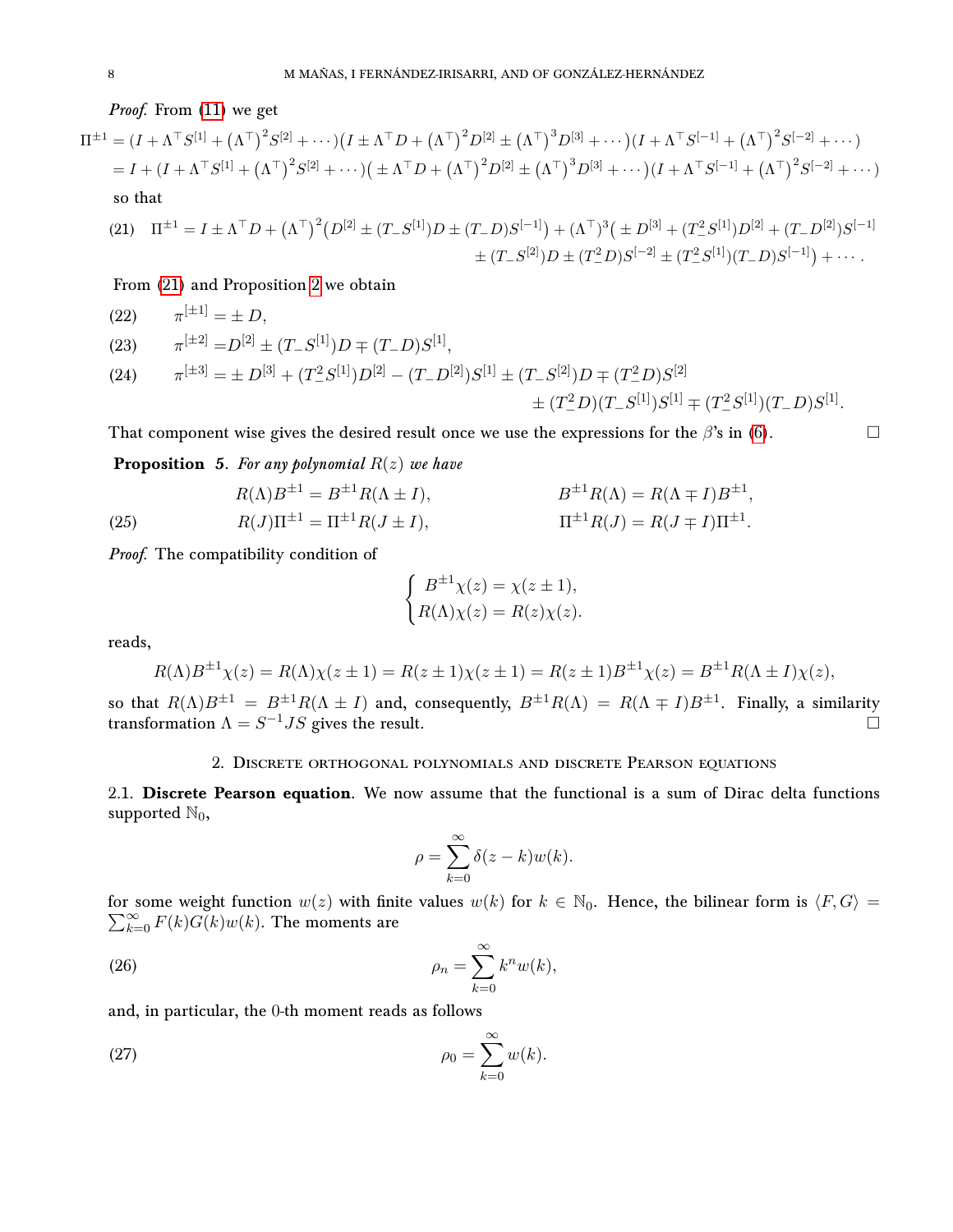We will study families of weights are those satisfying the following *discrete Pearson equation* 

$$
\nabla(\sigma w) = \tau w,
$$

that is  $\sigma(k)w(k) - \sigma(k-1)w(k-1) = \tau(k)w(k)$ , for  $k \in \{1, 2, \dots\}$ , with  $\sigma(z)$ ,  $\tau(z) \in \mathbb{R}[z]$  polynomials. If we write  $\theta := \sigma - \tau$ , the previous Pearson equation reads

<span id="page-8-3"></span>(29) 
$$
\theta(k+1)w(k+1) = \sigma(k)w(k), \qquad k \in \mathbb{N}_0.
$$

<span id="page-8-1"></span>**Theorem 1** (Hypergeometric symmetry of the moment matrix). Let the weight w be subject to the discrete Pearson equation [\(29\)](#page-8-3), where  $\theta, \sigma$  are polynomials with  $\theta(0) = 0$ . Then, the corresponding moment matrix fulfills

<span id="page-8-5"></span>(30) 
$$
\theta(\Lambda)G = B\sigma(\Lambda)GB^{\top}.
$$

Proof. The moment matrix is

 $\sim$ 

<span id="page-8-4"></span>(31) 
$$
G = \sum_{k=0}^{\infty} \chi(k) \chi(k)^{\top} w(k).
$$

Thus,

$$
\theta(\Lambda)G = \sum_{k=0}^{\infty} \theta(\Lambda)\chi(k)\chi(k)^{\top}w(k)
$$
use (31)  
\n
$$
= \sum_{k=1}^{\infty} \chi(k)\chi(k)^{\top}\theta(k)w(k)
$$
use  $\Lambda\chi = z\chi$  and  $\theta(0) = 0$   
\n
$$
= \sum_{k=0}^{\infty} \chi(k+1)\chi(k+1)^{\top}\theta(k+1)w(k+1)
$$
shift the summation variable  
\n
$$
= \sum_{k=0}^{\infty} \chi(k+1)\chi(k+1)^{\top}\sigma(k)w(k)
$$
use Pearson equation (29)  
\n
$$
= \sum_{k=0}^{\infty} B\chi(k)\chi(k)^{\top}B^{\top}\sigma(k)w(k)
$$
use (8)  
\n
$$
= \sum_{k=0}^{\infty} B\sigma(\Lambda)\chi(k)\chi(k)^{\top}w(k)B^{\top}
$$
use  $\Lambda\chi = z\chi$  again  
\n
$$
= B\sigma(\Lambda)GB^{\top}
$$
use (31).

**Remark 3.** This result extends to the case when  $\theta$  and  $\sigma$  are entire functions, not necessarily polynomials, and we can ensure some meaning for  $\theta(\Lambda)$  and  $\sigma(\Lambda)$ . Later on, see [§2.5,](#page-12-0) we will show that this symmetry of the Gram matrix is a direct consequence of the generalized hypergeometric ODE satisfied by the the  $0$ -th moment.

<span id="page-8-0"></span>2.2. Consequences for the Jacobi matrix. We can use the Cholesky factorization [\(2\)](#page-2-3) and the Jacobi matrix [\(4\)](#page-3-1) to get

<span id="page-8-2"></span>**Proposition** 6 (Symmetry of the Jacobi matrix). Let the weight  $w$  be subject to the discrete Pearson equation [\(29\)](#page-8-3), where the functions  $\theta$ ,  $\sigma$  are entire functions, not necessarily polynomials, with  $\theta(0) = 0$ . Then,

<span id="page-8-6"></span>(32) 
$$
\Pi^{-1} H \theta (J^{\top}) = \sigma (J) H \Pi^{\top}
$$

Moreover,  $H\theta(J^{\top})$  and  $\sigma(J)H$  are symmetric matrices.

*Proof.* Given the Hankel property,  $\Lambda G = G \Lambda^{\top}$ , we write [\(30\)](#page-8-5) as  $G\theta(\Lambda^{\top}) = B\sigma(\Lambda)GB^{\top}$ , and using the Cholesky factorization [\(2\)](#page-2-3) we get  $S^{-1}HS^{-\top}\theta(\Lambda^{\top}) = B\sigma(\Lambda)S^{-1}HS^{-\top}B^{\top}$ , so that  $HS^{-\top}\theta(\Lambda^{\top})S^{\top} =$  $SBS^{-1}S\sigma(\Lambda)S^{-1}HS^{-\top}B^{\top}S^{\top}$ , and we get Equation [\(32\)](#page-8-6).

 $\Box$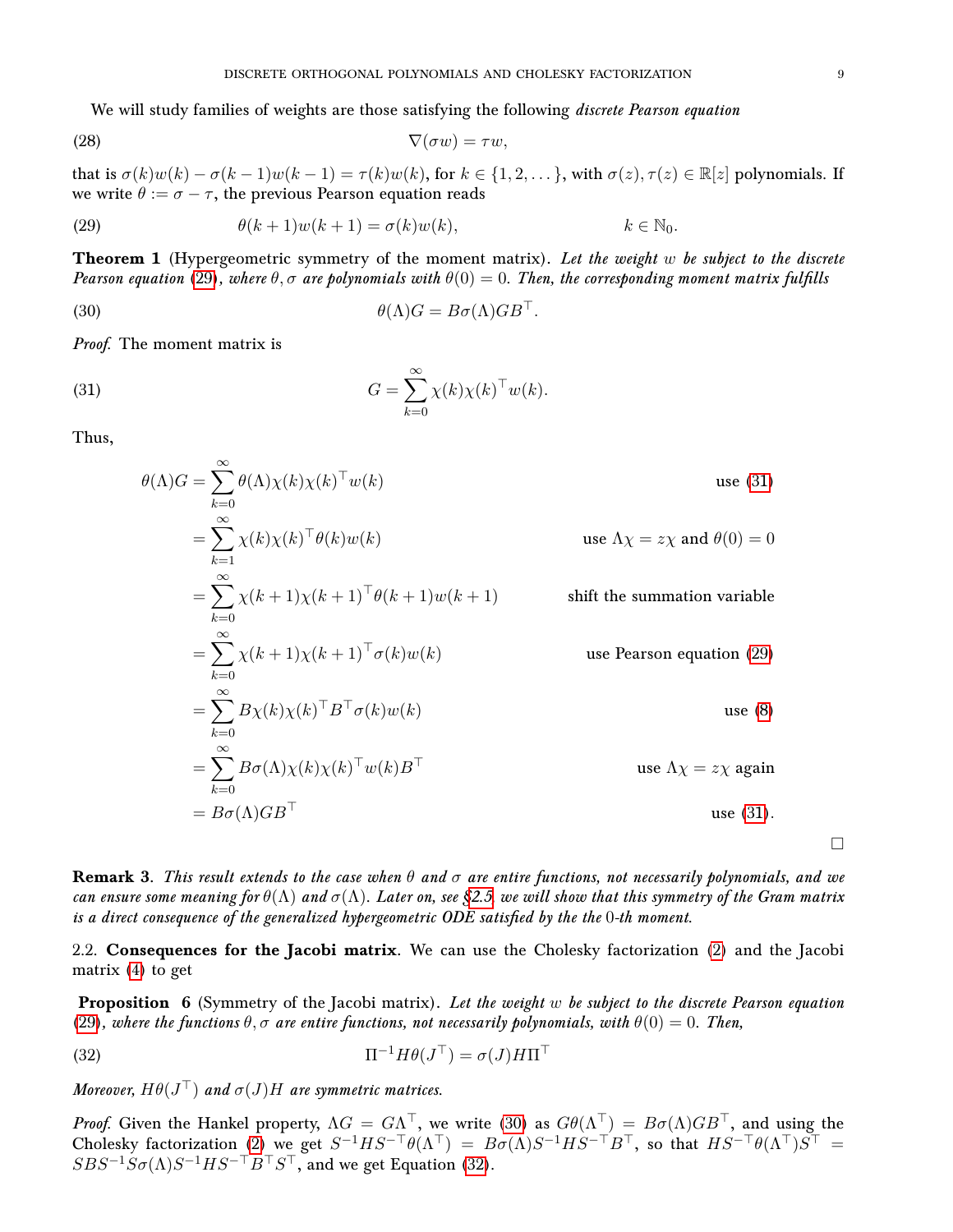Let us prove that the matrices  $H\theta(J^\top)$  and  $\sigma(J)H$  are symmetric. This fact follows from [\(5\)](#page-3-4),  $JH=HJ^\top$ . Indeed,

$$
(H\theta(J^{\top}))^{\top} = \theta(J)H = \theta(HJ^{\top}H^{-1})H = H\theta(J^{\top})H^{-1}H = H\theta(J^{\top}),
$$
  

$$
(\sigma(J)H)^{\top} = H\sigma(J^{\top}) = H\sigma(H^{-1}JH) = HH^{-1}\sigma(J)H = \sigma(J)H.
$$

<span id="page-9-0"></span>2.3. Generalized hypergeometric functions and the Pearson equation. Let us assume that  $\theta$ ,  $\sigma$  are polynomials, and denote their respective degrees by  $N + 1 := \deg \theta(z)$  and  $M := \deg \sigma(z)$ . The roots of these polynomials are denoted by  $\overline{\{-b_i+1\}}_{i=1}^{\overline{N}}$  and  $\overline{\{-a_i\}}_{i=1}^M$ . Following [\[23\]](#page-23-3) we choose

$$
\theta(z) = z(z + b_1 - 1) \cdots (z + b_N - 1), \qquad \qquad \sigma(z) = \eta(z + a_1) \cdots (z + a_M).
$$

Notice that we have normalized  $\theta$  to be a monic polynomial, while  $\sigma$  is not monic, being the coefficient of the leading power denoted by  $\eta$ . This parameter  $\eta$  will be instrumental in what follows. Therefore, see [\[23\]](#page-23-3), we have that the weight satisfying the Pearson equation [\(29\)](#page-8-3) is proportional to

<span id="page-9-2"></span>(33) 
$$
w(z) = \frac{(a_1)_z \cdots (a_M)_z}{\Gamma(z+1)(b_1)_z \cdots (b_N)_z} \eta^z,
$$

where the Pochhammer symbol is  $(\alpha)_z = \frac{\Gamma(\alpha + z)}{\Gamma(z)}$  $\frac{\alpha + z_j}{\Gamma(\alpha)}$ , that for  $z \in \mathbb{N}$  has the standard expression

$$
(\alpha)_n = \alpha(\alpha+1)(\alpha+2)\cdots(\alpha+n-1), \qquad (\alpha)_0 = 1.
$$

The moments of this weight are finite whenever, see [\[23\]](#page-23-3) and references therein,

- i)  $M \leq N$  and  $\eta \in \mathbb{C}$ .
- ii)  $M > N$ ,  $\eta \in \mathbb{C}$  and one or more of the parameters  $a_i$  is a nonpositive integer.
- iii)  $M = N + 1$  and  $|\eta| < 1$ .
- iv)  $M = N + 1$ ,  $|\eta| = 1$  and  $\text{Re}(b_1 + \cdots + b_{N-1} a_1 \cdots a_M) > 0$ .

According to [\(27\)](#page-7-3) the 0-th moment

$$
\rho_0 = \sum_{k=0}^{\infty} w(k) = \sum_{k=0}^{\infty} \frac{(a_1)_k \cdots (a_M)_k}{(b_1 + 1)_k \cdots (b_N + 1)_k} \frac{\eta^k}{k!} \n= {}_M F_N (a_1, \ldots, a_M; b_1, \ldots, b_N; \eta) = {}_M F_N \begin{bmatrix} a_1 & \cdots & a_M \\ b_1 & \cdots & b_N \end{bmatrix}.
$$

is the generalized hypergeometric function, where we are using the two standard notations, see [\[15\]](#page-23-8). Then, according to [\(26\)](#page-7-4), for  $n \in \mathbb{N}$ , the corresponding higher moments  $\rho_n = \sum_{k=0}^{\infty} k^n w(k)$ , are

<span id="page-9-1"></span>(34) 
$$
\rho_n = \vartheta_{\eta}^n \rho_0 = \vartheta_{\eta}^n \left( {}_{M} F_{N} \begin{bmatrix} a_1 & \cdots & a_M \\ b_1 & \cdots & b_N \end{bmatrix} \right), \qquad \vartheta_{\eta} := \eta \frac{\partial}{\partial \eta}.
$$

Given a function  $f(\eta)$ , we consider the Wronskian

$$
\mathscr{W}_n(f) = \det \begin{pmatrix} f & \vartheta_{\eta} f & \vartheta_{\eta}^2 f & \cdots & \vartheta_{\eta}^k f \\ \vartheta_{\eta} f & \vartheta_{\eta}^2 f & & \vartheta_{\eta}^{k+1} f \\ \vartheta_{\eta}^2 f & & & \ddots & \vdots \\ \vdots & & & & \vdots \\ \vartheta_{z}^k f & \vartheta_{\eta}^{k+1} f & & & \vartheta_{\eta}^{2k} f \end{pmatrix}.
$$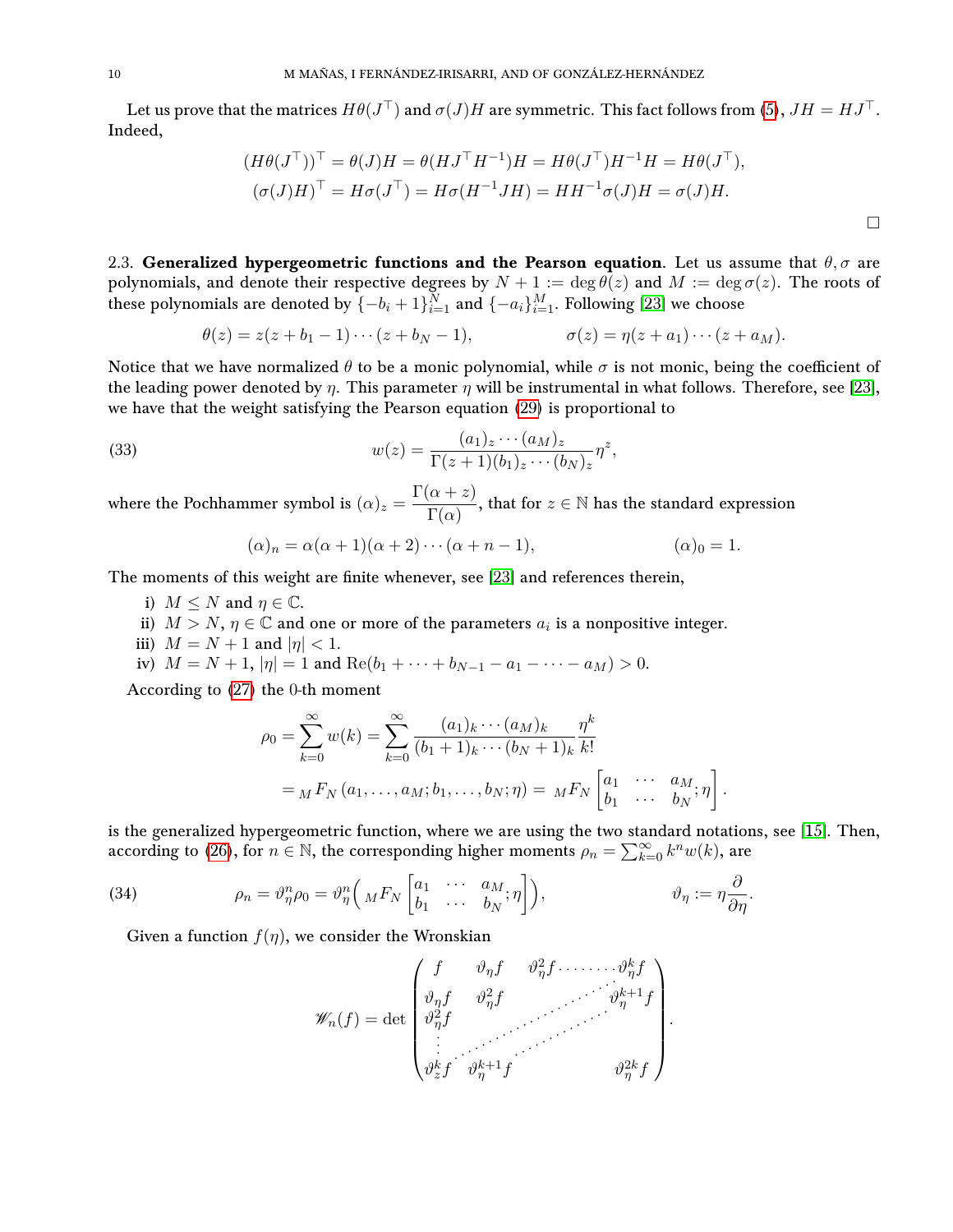Then, we have that the Hankel determinants  $\Delta_k = \det G^{[k]}$  determined by the truncations of the corresponding Gram matrix are Wronskians of generalized hypergeometric functions

<span id="page-10-6"></span>(35) 
$$
\Delta_k = \tau_k, \qquad \tau_k := \mathscr{W}_k\left(MF_N\begin{bmatrix} a_1 & \cdots & a_M \\ b_1 & \cdots & b_N \end{bmatrix}\right),
$$

<span id="page-10-7"></span>
$$
\tilde{\Delta}_k = \vartheta_\eta \tau_k.
$$

We also have

<span id="page-10-8"></span>(37) 
$$
H_k = \frac{\tau_{k+1}}{\tau_k}, \qquad p_k^1 = -\vartheta_\eta \log \tau_k.
$$

**Remark 4.** The functions  $\tau_k$  are knwon in the theory of integrable systems as  $\tau$ -functions.

# <span id="page-10-0"></span>2.4. The Laguerre–Freud structure matrix and the Cholesky factorization.

<span id="page-10-1"></span>**Theorem 2** (Laguerre–Freud structure matrix). Let us assume that the weight  $w$  is subject to the discrete Pearson equation [\(29\)](#page-8-3) with  $\theta, \sigma$  polynomials such that  $\theta(0) = 0$ ,  $\deg \theta(z) = N + 1$ ,  $\deg \sigma(z) = M$ . Then, the Laguerre– Freud structure matrix

<span id="page-10-3"></span>(38) 
$$
\Psi := \Pi^{-1} H \theta(J^{\top}) = \sigma(J) H \Pi^{\top} = \Pi^{-1} \theta(J) H = H \sigma(J^{\top}) \Pi^{\top}
$$

<span id="page-10-2"></span>(39) 
$$
= \theta(J+I)\Pi^{-1}H = H\Pi^{\top}\sigma(J^{\top} - I),
$$

has only  $N + M + 2$  possibly nonzero diagonals ( $N + 1$  superdiagonals, the main diagonal and M subdiagonals)  $\Psi = (\Lambda^{\top})^M \psi^{(-M)} + \cdots + \Lambda^{\top} \psi^{(-1)} + \psi^{(0)} + \psi^{(1)} \Lambda + \cdots + \psi^{(N+1)} \Lambda^{N+1},$ 

for some diagonal matrices  $\psi^{(k)}.$  In particular, the lowest subdiagonal and highest superdiagonal are given by

<span id="page-10-4"></span>(40) 
$$
\begin{cases} (\Lambda^{\top})^M \psi^{(-M)} = \eta (J_-)^M H, & \psi^{(-M)} = \eta H \prod_{k=0}^{M-1} T_{-}^k \gamma = \eta \operatorname{diag} \left( H_0 \prod_{k=1}^M \gamma_k, H_1 \prod_{k=2}^{M+1} \gamma_k, \dots \right), \\ \psi^{(N+1)} \Lambda^{N+1} = H (J_-^{\top})^{N+1}, & \psi^{(N+1)} = H \prod_{k=0}^N T_{-}^k \gamma = \operatorname{diag} \left( H_0 \prod_{k=1}^{N+1} \gamma_k, H_1 \prod_{k=2}^{N+2} \gamma_k, \dots \right). \end{cases}
$$

The vector  $P(z)$  of orthogonal polynomials fulfill the following structure equations

<span id="page-10-5"></span>(41) 
$$
\theta(z)P(z-1) = \Psi H^{-1}P(z), \qquad \sigma(z)P(z+1) = \Psi^{\top}H^{-1}P(z).
$$

*Proof.* To get [\(39\)](#page-10-2) just use [\(25\)](#page-7-5). Now, notice that the matrices  $H\theta(J^{\top})$  and  $\sigma(J)H$  are banded matrices with  $2N + 3$  diagonals  $(N + 1$  superdiagonals and subdiagonals) and  $2M + 1$  (M superdiagonals and subdiagonals), respectively. Thus,  $\Pi^{-1} H \theta(J^{\top})$  has at most  $N+1$  superdiagonals while  $\sigma(J) H \Pi^{\top}$  has at most M subdiagonals. Consequently,  $\Psi$  given by [\(38\)](#page-10-3) is a banded semi-infinite matrix as described. Then, [\(40\)](#page-10-4) follow from [\(38\)](#page-10-3) and the mentioned banded structure. To get the lowest subdiagonal we use  $\Psi = \sigma(J)H\Pi^{\top}$ , so that the lowest subdiagonal will come from the lowest subdiagonal of  $\sigma(J)$ , namely  $\eta(J_-)^M$  right multiplied by the diagonal matrix H and then right multiplied the main diagonal of  $\Pi^{\top}$ , which happens to be the identity. To get the highest superdiagonal we proceed similarly and use  $\Psi=\Pi^{-1}H\theta(J^\top),$ so that the main superdiagonal will come from the product of the three factors I, H and  $\theta_N (J_-^T)^{N+1}$ , in this order. The component wise expressions are direct computations.

Finally, we have

$$
\Psi H^{-1} P(z) = \Pi^{-1} \theta(J) H H^{-1} P(z)
$$
  
\n
$$
= \Pi^{-1} \theta(J) P(z)
$$
  
\n
$$
= \Pi^{-1} \theta(z) P(z)
$$
  
\n
$$
= \theta(z) P(z - 1),
$$
  
\n
$$
\Psi^{T} H^{-1} P(z) = \Pi \sigma(J) H H^{-1} P(z)
$$
  
\n
$$
= \Pi \sigma(J) P(z)
$$
  
\n
$$
= \Pi \sigma(z) P(z)
$$
  
\n
$$
= \sigma(z) P(z + 1),
$$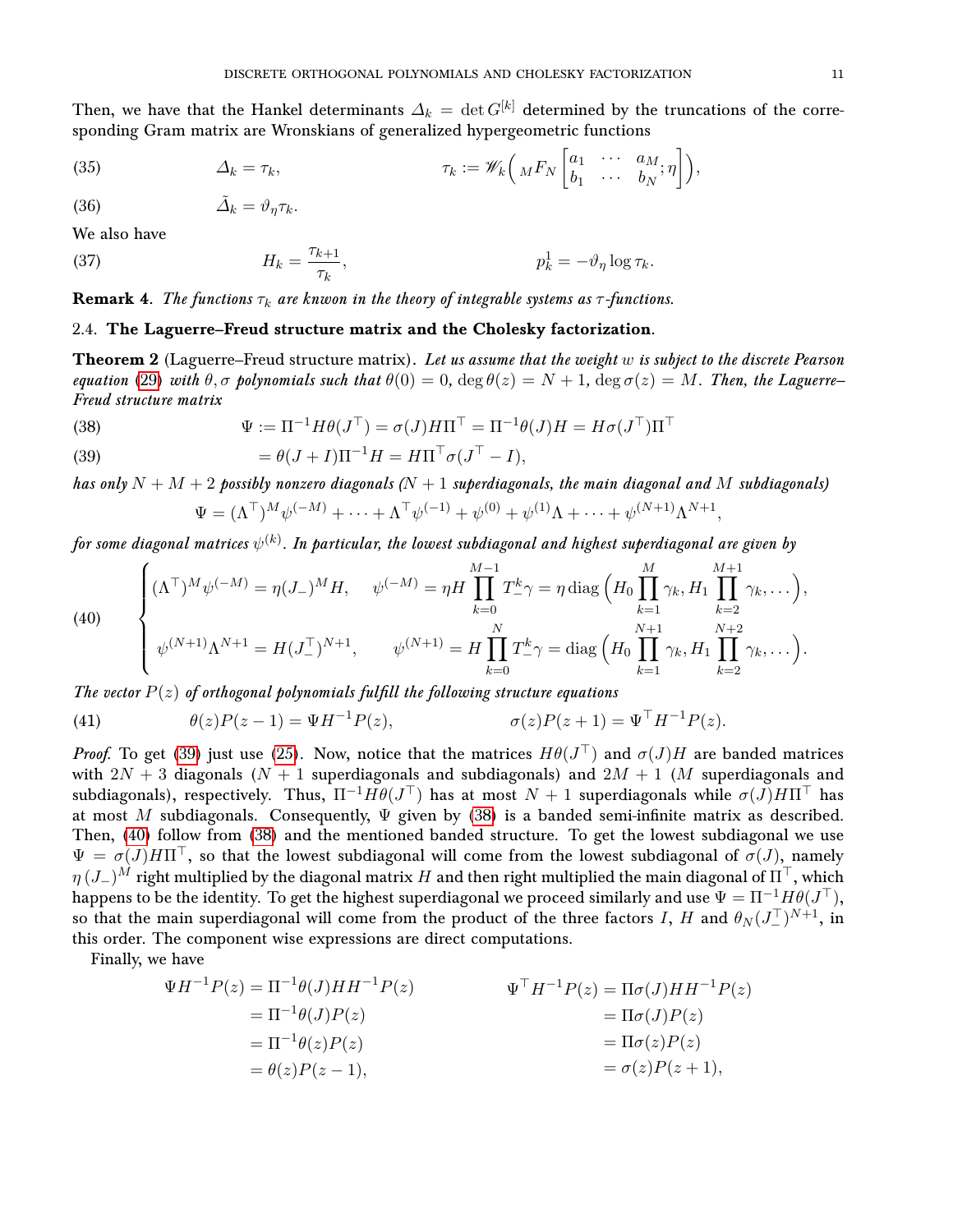**Remark 5** (Laguerre–Freud equations). As we will see in the following sections [\(38\)](#page-10-3) will be instrumental in obtaining non linear recurrences for the recursion coefficients

$$
\gamma_{n+1} = F_1(n, \gamma_n, \gamma_{n-1}, \ldots, \beta_n, \beta_{n-1} \ldots), \qquad \beta_{n+1} = F_2(n, \gamma_{n+1}, \gamma_n, \ldots, \beta_n, \beta_{n-1}, \ldots),
$$

for some functions  $F_1, F_2$ . These recurrences were named by Alphonse Magnus, attending to [\[33,](#page-24-12) [29\]](#page-24-13), as Laguerre–Freud see [\[34,](#page-24-14) [35,](#page-24-15) [36,](#page-24-16) [37\]](#page-24-17). This is the reason for the given name to  $\Psi$ .

**Proposition 7.** The Laguerre–Freud and Jacobi matrices fulfill

$$
\sigma(J)\theta(J+I) = \Psi H^{-1}\Psi^{\top}H^{-1}, \qquad \theta(J)\sigma(J-I) = \Psi^{\top}H^{-1}\Psi H^{-1}.
$$

Proof. We have

$$
\sigma(J)\theta(J+I)P(z) = \sigma(z)\theta(z+1)P(z) = \sigma(z)\Psi H^{-1}P(z+1) = \Psi H^{-1}\sigma(z)P(z+1)
$$
  
=  $\Psi H^{-1}\Psi^{\top}H^{-1}P(z)$ ,  

$$
\theta(J)\sigma(J-I)P(z) = \theta(z)\sigma(z-1)P(z) = \theta(z)\Psi^{\top}H^{-1}P(z-1) = \Psi^{\top}H^{-1}\theta(z)P(z-1)
$$
  
=  $\Psi^{\top}H^{-1}\Psi H^{-1}P(z)$ ,

that hold for all  $z \in \mathbb{C}$  and, consequently, imply the desired result.

**Theorem 3** (Cholesky factorization). Let us assume that  $H\theta(J^{\top})$  and  $\sigma(J)H$  have the following Cholesky factorizations

(42) 
$$
H\theta(J^{\top}) = \Theta^{-1}H_{\theta}\Theta^{-\top}, \qquad \sigma(J)H = \Sigma^{-1}H_{\sigma}\Sigma^{-\top},
$$

with  $\Theta$  and  $\Sigma$  lower unitriangular matrices and  $H_\theta$  and  $H_\sigma$  diagonals matrices. Then,

- i)  $\Theta^{-1}$  and  $\Sigma^{-1}$  have only first  $N+1$  and  $M$  subdiagonals possibly nonzero, respectively.
- ii) We have

$$
\Pi = \Theta^{-1} \Sigma, \qquad H_{\theta} = H_{\sigma} =: h.
$$

iii) The Laguerre–Freud matrix has the following Gauss–Borel factorization

$$
\Psi = \Sigma^{-1} h \Theta^{-\top}.
$$

Proof. Recall that according to Proposition [6](#page-8-2) the matrices  $H\theta(J^{\top})$  and  $\sigma(J)H$  are symmetric and, consequently, the corresponding Gauss–Borel factorizations, when they exists, will be Cholesky factorizations.

- i) If follows from the fact that J is tridiagonal and  $\theta$  and  $\sigma$  polynomials of degrees  $N + 1$  and M, respectively.
- ii) The symmetry [\(32\)](#page-8-6) yields

$$
\Pi^{-1} \Theta^{-1} H_{\theta} \Theta^{-\top} = \Sigma^{-1} H_{\sigma} \Sigma^{-\top} \Pi^{\top}
$$

and given the uniqueness of the Gauss–Borel factorization the result follows.

iii) From [\(38\)](#page-10-3) we have different alternatives to show the result, let us see two of them

$$
\Psi = \Pi^{-1} H \theta (J^{\top}) = \Sigma^{-1} \Theta \Theta^{-1} H_{\theta} \Theta^{-\top} = \Sigma^{-1} h \Theta^{-\top}, \quad \Psi = \sigma(J) H \Pi^{\top} = \Sigma^{-1} H_{\sigma} \Sigma^{-\top} \Sigma^{\top} \Theta^{-1} = \Sigma^{-1} h \Theta^{-\top}.
$$

The compatibility with the recursion relation, i.e. eigenfunctions of the Jacobi matrix, and the recursion matrix leads to some interesting equations.

Proposition 8. The following compatibility conditions for the Laguerre–Freud and Jacobi matrices hold

<span id="page-11-0"></span>(43a) 
$$
[\Psi H^{-1}, J] = \Psi H^{-1},
$$

<span id="page-11-1"></span>(43b)  $[J, \Psi^{\top} H^{-1}] = \Psi^{\top} H^{-1}.$ 

 $\Box$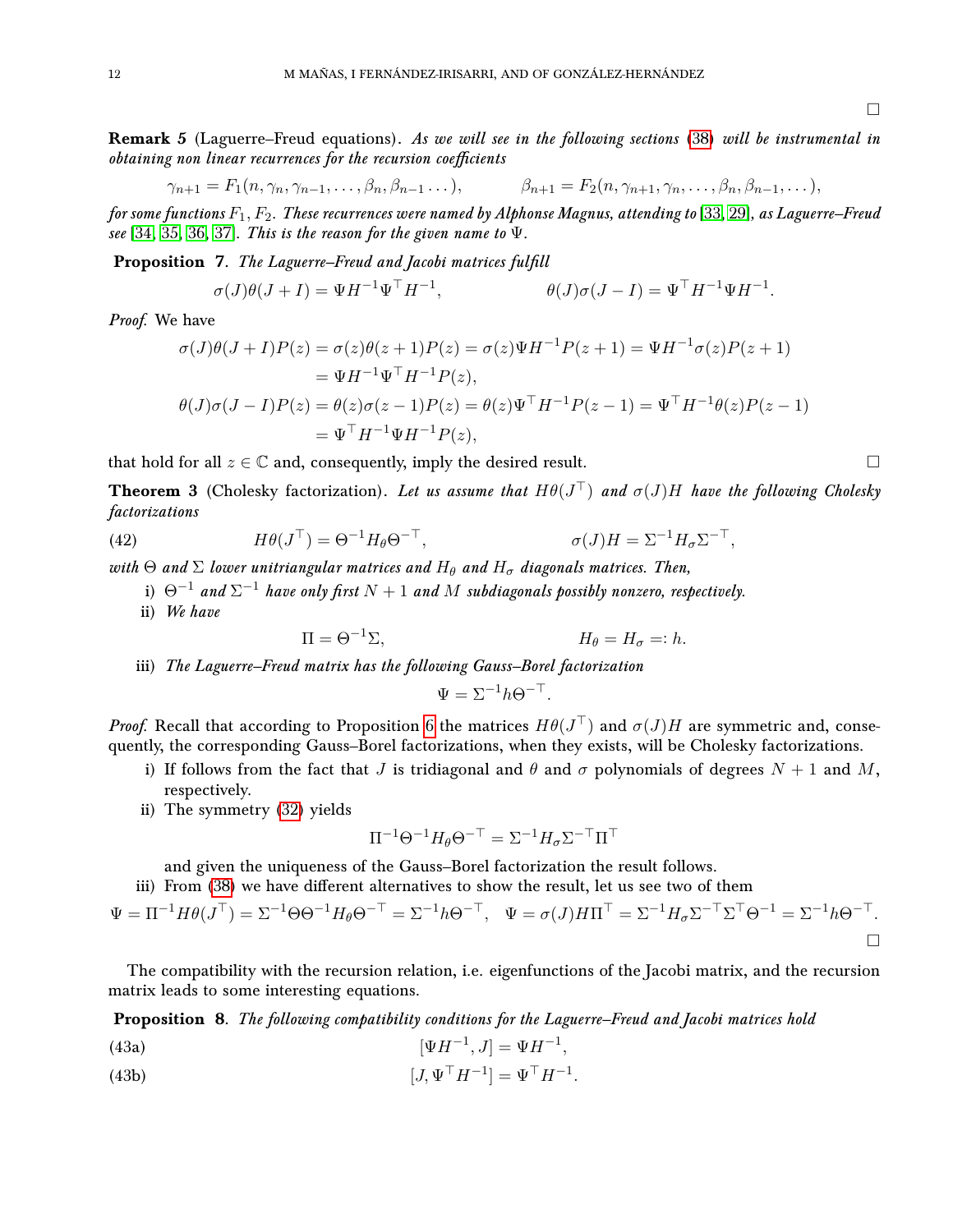*Proof.* To prove [\(43a\)](#page-11-0), we evaluate the eigenvalue equation  $JP(z) = zP(z)$  in  $z - 1$  to get  $JP(z - 1) =$  $(z-1)P(z-1)$ . Now multiply it by  $\theta(z)$  to obtain  $J\theta(z)P(z-1) = (z-1)\theta(z)P(z-1)$ . Therefore, recalling [\(41\)](#page-10-5),  $J\Psi H^{-1}P(z) = (z-1)\Psi H^{-1}P(z) = \Psi H^{-1}(J-I)P(z)$  from where the relation follows.

Alternatively, observe that

$$
\Psi H^{-1} = SB^{-1}\theta(\Lambda)S^{-1}
$$

from where

<span id="page-12-8"></span>(44)

$$
[\Psi H^{-1}, J] = S[B^{-1}\theta(\Lambda), \Lambda]S^{-1} = S[B^{-1}, \Lambda]\theta(\Lambda)S^{-1} = SB^{-1}\theta(\Lambda)S^{-1} = \Psi H^{-1}.
$$

To show [\(43b\)](#page-11-1) we take the transpose of the proved one to get  $[J^\top, H^{-1}\Psi^\top] = H^{-1}\Psi^\top$  so that

$$
[HJ^{\top}H^{-1}, H H^{-1} \Psi^{\top} H^{-1}] = H H^{-1} \Psi^{\top} H^{-1}
$$

and recalling that  $HJ^{\top}H^{-1} = J$ , see [\(5\)](#page-3-4), we get the desired result.

<span id="page-12-0"></span>2.5. Contiguous hypergeometric relations. As we have seen, the polynomial discrete Pearson equation leads to [\(34\)](#page-9-1), and the Hankel determinants are Wronskians of a generalized hypergeometric function, see [\(35\)](#page-10-6) and [\(36\)](#page-10-7). Hence, we expect that some properties of generalized hypergeometric functions may translate to the Gram matrix. To write this dictionary we require of Proposition [11,](#page-17-1) discussed latter, that ensures,

$$
\vartheta_{\eta} G = \Lambda G = G \Lambda^{\top}.
$$

We now study three important relations fulfilled by the generalized hypergeometric function, namely:

h

<span id="page-12-2"></span>(45) 
$$
(\vartheta_{\eta} + a_i) \, M F_N \begin{bmatrix} a_1 \cdots a_i \cdots a_M \\ b_1 \cdots b_N \end{bmatrix} = a_i \, M F_N \begin{bmatrix} a_1 \cdots a_i + 1 \cdots a_M \\ b_1 \cdots b_N \end{bmatrix},
$$

<span id="page-12-3"></span>(46) 
$$
(\vartheta_{\eta} + b_j - 1) \, M F_N \left[ b_1 \cdots b_j \cdots b_N; \eta \right] = (b_j - 1) \, M F_N \left[ b_1 \cdots b_j - 1 \cdots b_N; \eta \right],
$$

<span id="page-12-6"></span>(47) 
$$
\frac{\mathrm{d}}{\mathrm{d}\eta} M F_N \begin{bmatrix} a_1 & \cdots & a_M \\ b_1 & \cdots & b_N \end{bmatrix} = \kappa M F_N \begin{bmatrix} a_1 + 1 & \cdots & a_M + 1 \\ b_1 + 1 & \cdots & b_N + 1 \end{bmatrix}, \qquad \kappa := \frac{\prod_{i=1}^M a_i}{\prod_{j=1}^N b_j}.
$$

From these three equations we also derive

<span id="page-12-7"></span>(48) 
$$
\eta \prod_{n=1}^{M} \left( \eta \frac{d}{d\eta} + a_n \right) u = \eta \frac{d}{d\eta} \prod_{n=1}^{N} \left( \eta \frac{d}{d\eta} + b_n - 1 \right) u, \qquad u := {}_{M}F_{N} \begin{bmatrix} a_1 & \cdots & a_M \\ b_1 & \cdots & b_N \end{bmatrix}.
$$

In [\(45\)](#page-12-2) and [\(46\)](#page-12-3) we have basic relations between contiguous generalized hypergeometric functions and its derivatives.

For the analysis of these equations let us introduce the shift operators in the parameters  $\{a_i\}_{i=1}^M$  and  ${b_j}_{j=1}^N$ . Thus, given a function  $f\begin{bmatrix} a_1 & a_{M} \\ b_1 & \cdots & b_N \end{bmatrix}$  $\left[\begin{smallmatrix} a_1 & \cdots & a_M \ b_1 & \cdots & b_N \end{smallmatrix}\right]$  of these parameters we introduce the shifts  $_iT$  and  $\overline{T}_j$  as follows

$$
{}_{i}Tf\begin{bmatrix} a_{1} \cdots a_{i} \cdots a_{M} \\ b_{1} \cdots b_{N} \end{bmatrix} = f\begin{bmatrix} a_{1} \cdots a_{i} + 1 \cdots a_{M} \\ b_{1} \cdots b_{N} \end{bmatrix}, \qquad T_{j}f\begin{bmatrix} a_{1} \cdots a_{M} \\ b_{1} \cdots b_{j} \cdots b_{N} \end{bmatrix} = f\begin{bmatrix} a_{1} \cdots a_{M} \\ b_{1} \cdots b_{j} - 1 \cdots b_{N} \end{bmatrix}
$$
  
a total shift  $T = {}_{1}T \cdots {}_{M}T T_{1}^{-1} \cdots T_{N}^{-1}$ ; i.e.

and a total shift  $T = {}_1T \cdots {}_M T \, T_1^{-1} \cdots T_N^{-1}$  $\frac{N-1}{N}$ ; i.e,

$$
Tf\begin{bmatrix} a_1 & \cdots & a_M \\ b_1 & \cdots & b_N \end{bmatrix} := f\begin{bmatrix} a_1+1 & \cdots & a_M+1 \\ b_1+1 & \cdots & b_N+1 \end{bmatrix}.
$$

Then, we find:

<span id="page-12-1"></span>**Theorem 4** (Hypergeometric relations). The moment matrix  $G = (\rho_{n+m})_{n,n \in \mathbb{N}_0}$  of a weight satisfying [\(29\)](#page-8-3) fulfills the following hypergeometric relations

<span id="page-12-4"></span>(49a) 
$$
(\Lambda + a_i I)G = a_i \, iTG,
$$

<span id="page-12-5"></span>(49b) 
$$
(\Lambda + (b_j - 1)I)G = (b_j - 1)T_jG,
$$

$$
\Lambda G = \kappa B (T G) B^{\top}
$$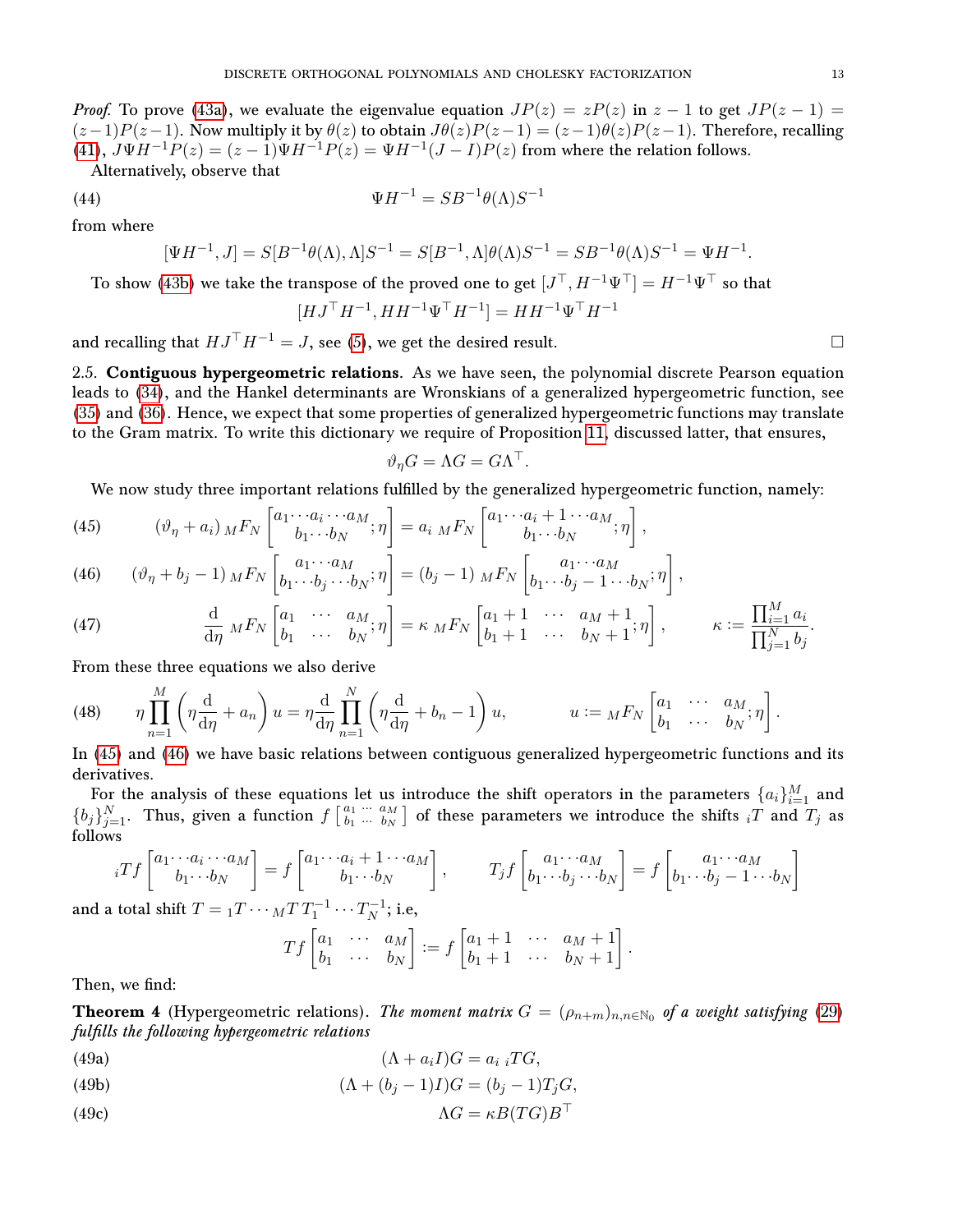with  $B$  given in  $(8)$ .

*Proof.* We first prove [\(49a\)](#page-12-4). For that aim we use that  $G_{n,m} = \vartheta_{\eta}^{n+m} \left( _{M}F_{N}\left[ \begin{smallmatrix} a_{1} & \cdots & a_{M} \\ b_{1} & \cdots & b_{N} \end{smallmatrix} \right] \right)$  $\left[\begin{smallmatrix} a_1 & \cdots & a_M \ b_1 & \cdots & b_N \end{smallmatrix}; \eta \right]$  ) so that

$$
(\vartheta_{\eta} + a_i)G_{n,m} = (\vartheta_{\eta} + a_i)\vartheta_{\eta}^{n+m} \left( _{M}F_{N} \begin{bmatrix} a_1 & \cdots & a_M \\ b_1 & \cdots & b_N \end{bmatrix} \right)
$$
  

$$
= \vartheta_{\eta}^{n+m} (\vartheta_{\eta} + a_i) \left( _{M}F_{N} \begin{bmatrix} a_1 & \cdots & a_M \\ b_1 & \cdots & b_N \end{bmatrix} \right)
$$
  

$$
= a_i \vartheta_{\eta}^{n+m} \left( _{M}F_{N} \begin{bmatrix} a_1 \cdots a_i + 1 \cdots a_M \\ b_1 \cdots b_N \end{bmatrix} ; \eta \right)
$$
  

$$
= a_i {}_{i}T G_{n,m}.
$$

Thus,  $(\vartheta_{\eta} + a_i)G = a_i \, iTG$ , and recalling  $\vartheta_{\eta}G = \Lambda G$  we get the result. Relation [\(49b\)](#page-12-5) is proved similarly. Finally, [\(49b\)](#page-12-5) follows from [\(47\)](#page-12-6), the novelty is that in (47) we have  $\frac{d}{d\eta} = \eta^{-1}\vartheta_\eta$ , which do not commute with  $\vartheta_{\eta}$ . Observe that the relation

$$
\frac{\mathrm{d}}{\mathrm{d}\,\eta}\eta-\eta\frac{\mathrm{d}}{\mathrm{d}\,\eta}=1
$$

can be written  $\eta^{-1}\vartheta_\eta\eta=\vartheta_\eta+1$ . Hence,  $\eta^{-1}\vartheta_\eta^{\eta}\eta=(\eta^{-1}\vartheta_\eta\eta)^n=(\vartheta_\eta+1)^n$ , that, in turn, implies

(50) 
$$
\frac{\mathrm{d}}{\mathrm{d}\,\eta}\vartheta_{\eta}^{n} = (\vartheta_{\eta} + 1)^{n}\frac{\mathrm{d}}{\mathrm{d}\,\eta},
$$

Thus,

$$
\frac{d G_{n,m}}{d \eta} = \frac{d}{d \eta} \vartheta_{\eta}^{n+m} \left( {}_{M}F_{N} \begin{bmatrix} a_{1} & \cdots & a_{M} \\ b_{1} & \cdots & b_{N} \end{bmatrix} \right) = (\vartheta_{\eta} + 1)^{n+m} \frac{d}{d \eta} \left( {}_{M}F_{N} \begin{bmatrix} a_{1} & \cdots & a_{M} \\ b_{1} & \cdots & b_{N} \end{bmatrix} \right)
$$

$$
= (\vartheta_{\eta} + 1)^{n+m} \kappa {}_{M}F_{N} \begin{bmatrix} a_{1} + 1 & \cdots & a_{M} + 1 \\ b_{1} + 1 & \cdots & b_{N} + 1 \end{bmatrix}
$$

$$
= \kappa \sum_{k=0}^{n+m} {n+m \choose k} \vartheta_{\eta}^{k} {}_{M}F_{N} \begin{bmatrix} a_{1} + 1 & \cdots & a_{M} + 1 \\ b_{1} + 1 & \cdots & b_{N} + 1 \end{bmatrix}.
$$

Using the Chu–Vandermonde identity

$$
\binom{n+m}{k} = \sum_{l=0}^{k} \binom{n}{l} \binom{m}{k-l},
$$

we find

$$
\frac{\mathrm{d}\,G_{n,m}}{\mathrm{d}\,\eta} = \kappa \sum_{k=0}^{n+m} \sum_{l=0}^k \binom{n}{l} \binom{m}{k-l} \vartheta_{\eta}^{l+k-l}{}_M F_N \begin{bmatrix} a_1+1 & \cdots & a_M+1\\ b_1+1 & \cdots & b_N+1 \end{bmatrix}
$$

$$
= \kappa \sum_{k=0}^{n+m} \sum_{l=0}^k \binom{n}{l} \binom{m}{k-l} T G_{l,k-l}
$$

$$
= \kappa \sum_{l=0}^n \sum_{k=0}^m \binom{n}{l} T G_{l,k} \binom{m}{k}
$$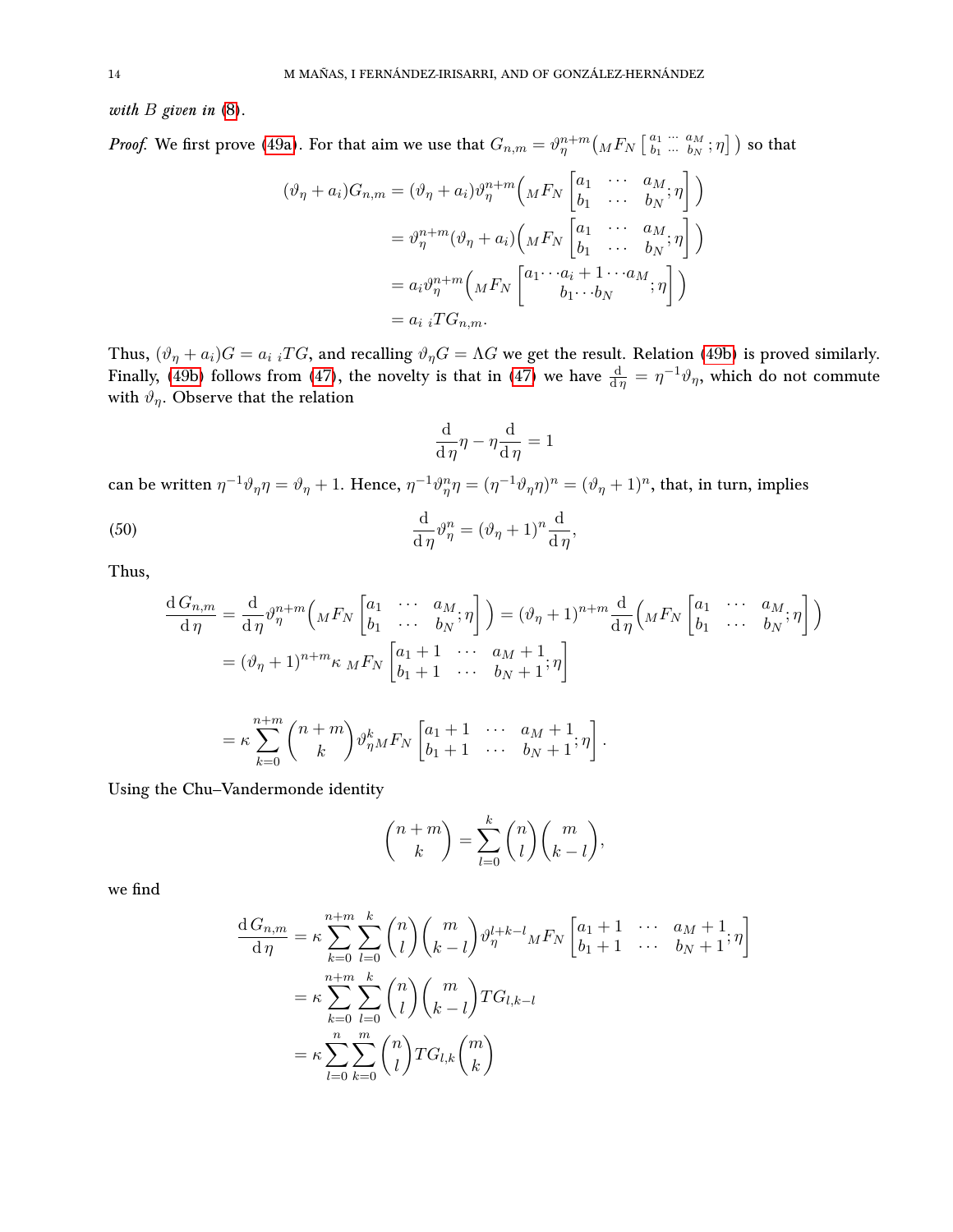from where the result follows.

Finally, using  $\vartheta_\eta - 1 = \eta \vartheta_\eta \eta^{-1}$ , we get  $(\vartheta_\eta - 1)^n \eta = \eta(\vartheta_\eta)^n$  and we workout [\(48\)](#page-12-7) as follows  $\eta$   $\Pi$ M  $n=1$  $(\vartheta_{\eta}+a_n) G_{n,m} = \eta \prod$ M  $n=1$  $(\vartheta_{\eta} + a_n) \vartheta_{\eta}^{n+m} \Big( {}_{M}F_{N} \left[ \begin{matrix} a_1 & \cdots & a_M \\ b_1 & \cdots & b_M \end{matrix} \right]$  $\begin{bmatrix} a_1 & \cdots & a_M\ b_1 & \cdots & b_N \end{bmatrix} \Big)$  $=(\vartheta_\eta-1)^{n+m}\eta\prod$ M  $n=1$  $(\vartheta_{\eta} + a_n) \left( _{M}F_{N} \begin{bmatrix} a_1 & \cdots & a_M \ h & \cdots & h_M \end{bmatrix} \right)$  $\begin{bmatrix} a_1 & \cdots & a_M\ b_1 & \cdots & b_N \end{bmatrix} \Big)$  $=\vartheta_\eta\prod$ N  $n=1$  $(\vartheta_{\eta} + b_{n} - 1) (\vartheta_{\eta} - 1)^{n+m} \begin{pmatrix} a_{1} & \cdots & a_{M} \\ b_{n} & \cdots & b_{M} \end{pmatrix}$  $\begin{bmatrix} a_1 & \cdots & a_M\ b_1 & \cdots & b_N \end{bmatrix} \Big)$  $=\vartheta_\eta\prod$ N  $n=1$  $(\vartheta_{\eta} + b_{n} - 1)$ n $\sum$  $+m$  $_{k=0}$  $(n + m)$ k  $\int (-1)^k \vartheta_{\eta}^k \left( _{M}F_{N}\begin{bmatrix} a_1 & \cdots & a_M \ h_1 & \cdots & h_M \end{bmatrix} \right)$  $\begin{bmatrix} a_1 & \cdots & a_M\ b_1 & \cdots & b_N \end{bmatrix} \Big)$  $=\vartheta_\eta\prod$ N  $n=1$  $(\vartheta_{\eta} + b_{n} - 1)\sum_{n=1}^{n}$  $_{l=0}$  $\sum_{i=1}^{m}$  $_{k=0}$  $(-1)^l\binom{n}{k}$ l  $\bigg) G_{l,k}(-1)^k \binom{m}{l}$ k  $\bigg),$ 

and, consequently, we finally deduce

$$
\sigma(\Lambda)G = B^{-1}\theta(\Lambda)GB^{-\top},
$$

and result follows at once.

Remark 6. From [\(48\)](#page-12-7) we derive, in an alternative manner, the relation [\(30\)](#page-8-5).

<span id="page-14-0"></span>2.6. Discrete lattice Toda equation. The shifts in the hypergeometric parameters induce corresponding transformations on the discrete orthogonal polynomials. In order to describe them we introduce the following semi-infinite matrices

$$
{}_{i}\Omega := S({}_{i}TS)^{-1}, \qquad i \in \{1, ..., M\}, \qquad \Omega_k := S(T_kS)^{-1}, \qquad k \in \{1, ..., N\},
$$

 $\in \{1, \ldots, N\}.$ 

so that the following connection formulas are fulfilled

<span id="page-14-1"></span>(51) 
$$
{}_{i}\Omega {}_{i}TP(z) = P(z), \qquad i \in \{1, \ldots, M\},
$$

<span id="page-14-2"></span>
$$
(52) \t\t \t\t \Omega_j T_j P(z) = P(z), \t\t j
$$

In [\[39\]](#page-24-18) we proved that

<sup>i</sup>Ω = 1 0 1 ai H<sup>1</sup> <sup>i</sup>T H<sup>0</sup> 1 0 1 ai H<sup>2</sup> <sup>i</sup>T H<sup>1</sup> , Ω<sup>j</sup> = 1 0 1 bj−1 H<sup>1</sup> TjH<sup>0</sup> 1 0 1 bj−1 H<sup>2</sup> TjH<sup>1</sup> ,

The connection formulas [\(51\)](#page-14-1) and [\(52\)](#page-14-2) for contiguous hypergeometric parameters imply a nonlinear compatibility equations that leads to a generalized lattice Toda equation found in [\[41\]](#page-24-11). We use the following notation

$$
u_n = H_{n-1} \left[ \begin{smallmatrix} a_1 & \cdots & a_M \\ b_1 & \cdots & b_N \end{smallmatrix} ; \eta \right]
$$

We now consider three variables  $(n, r, s)$ , where  $r, s$  are any couple of variables taken from the set of hypergeometric parameters  $\{a_1, \ldots, a_M, b_1, \ldots, b_N\}$  and denote the corresponding "shifts" in  $n, r, s$  as follows

$$
\bar{u}_n(r,s) = u_{n+1}(r,s),
$$
\n $\hat{u}_n(r,s) = \hat{a}\hat{u}_n(r \pm 1,s),$ \n $\tilde{u}_n(r,s) = \tilde{a}u(r,s \pm 1),$ 

where the  $\pm$  signs is a  $+$  if the corresponding variable belongs to  $\{a_i\}_{i=1}^M$  or a  $-$  if it belongs to  $\{b_j\}_{j=1}^M,$  and the constants  $\hat a,\tilde a$  are taken from  $\{a_i\}_{i=1}^N$  and  $\{b_j-1\}_{j=1}^N$  according to the choice selected for the variables r and s. We denote by  $\Omega^{(r)}$  and  $\Omega^{(s)},$  the corresponding matrices  $\Omega$ 's taken from  $\{_i\Omega\}_{i=1}^M$  and  $\{\Omega_j\}_{j=1}^N,$ depending on the variables picked  $r$  and  $s$ .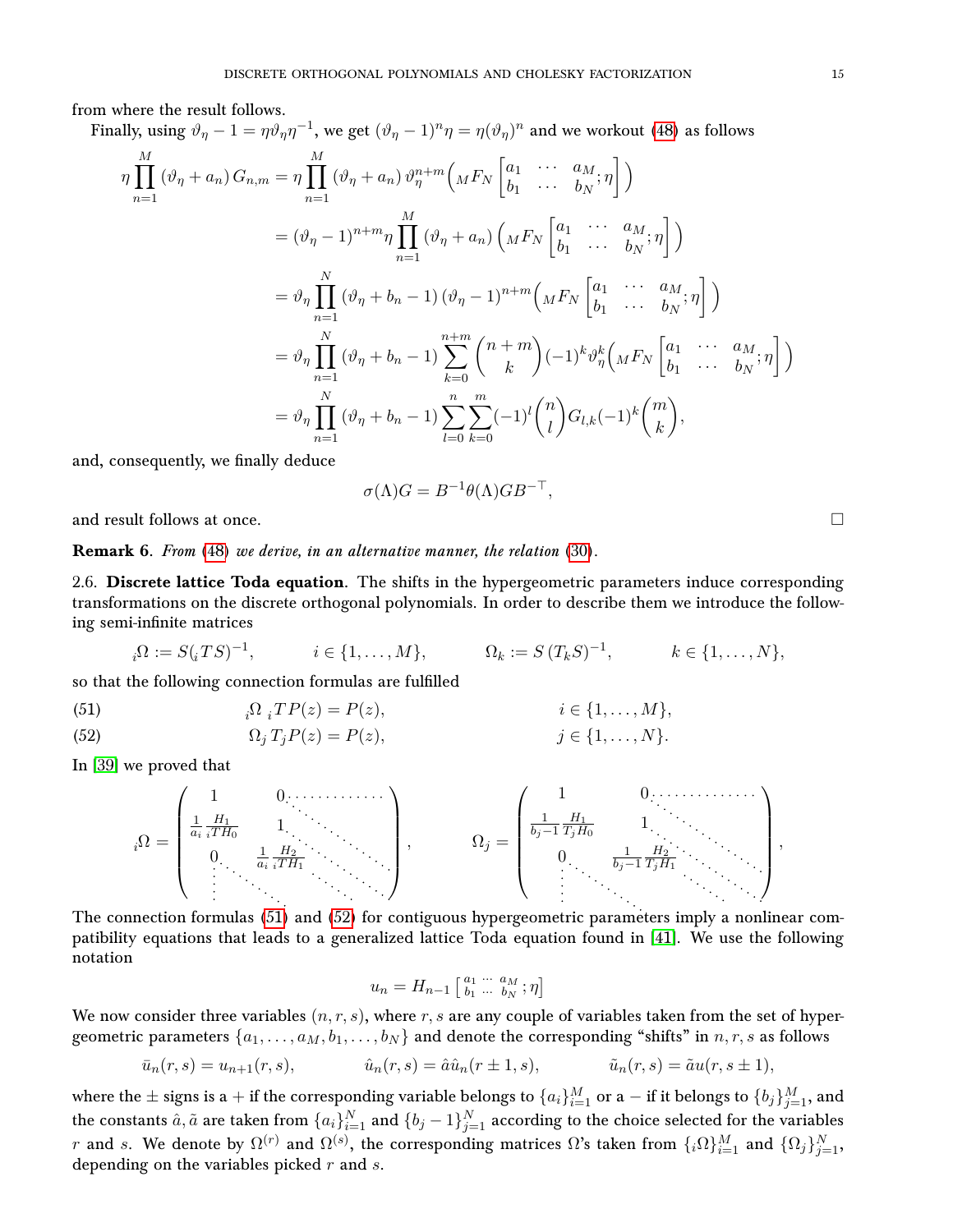<span id="page-15-0"></span>**Theorem 5** (Nijhoff–Capel discrete lattice Toda equations). The squared norms satisfy the following nonlinear equations linking contiguous hypergeometric parameters

<span id="page-15-2"></span>(53) 
$$
\frac{\hat{\bar{u}} - \tilde{\bar{u}}}{\bar{u}} = \tilde{\hat{u}} \left( \frac{1}{\tilde{u}} - \frac{1}{\hat{u}} \right).
$$

Proof. The connection formulas are

$$
\Omega^{(r)}\hat{P} = P, \qquad \Omega^{(s)}\tilde{P} = P.
$$

Then, we have

$$
\tilde{\Omega}^{(r)}\tilde{\hat{P}} = \tilde{P},
$$

so that

$$
\Omega^{(s)} \tilde{\Omega}^{(r)} \tilde{\hat{P}} = \Omega^{(s)} \tilde{P} = P,
$$

and the compatibility  $\tilde{\hat{P}} = \hat{\tilde{P}}$  leads to the nonlinear condition

<span id="page-15-1"></span>(54) 
$$
\Omega^{(s)} \tilde{\Omega}^{(r)} = \Omega^{(r)} \hat{\Omega}^{(s)}.
$$

Then, as we can write



Equation [\(54\)](#page-15-1) is

$$
\begin{pmatrix}\n1 & 0 & \cdots & \cdots \\
\frac{\bar{u}_1}{\bar{u}_1} & 1 & \cdots & \cdots \\
0 & \frac{\bar{u}_2}{\bar{u}_2} & \cdots & \cdots & \cdots \\
\vdots & \vdots & \ddots & \vdots & \ddots\n\end{pmatrix}\n\begin{pmatrix}\n1 & 0 & \cdots & \cdots & \cdots \\
\frac{\bar{u}_1}{\bar{u}_1} & 1 & \cdots & \cdots & \cdots \\
0 & \frac{\bar{u}_2}{\bar{u}_2} & \cdots & \cdots & \cdots \\
\vdots & \vdots & \ddots & \ddots & \ddots\n\end{pmatrix}\n=\n\begin{pmatrix}\n1 & 0 & \cdots & \cdots & \cdots \\
\frac{\bar{u}_1}{\bar{u}_1} & 1 & \cdots & \cdots & \cdots \\
0 & \frac{\bar{u}_2}{\bar{u}_2} & \cdots & \cdots & \cdots \\
\vdots & \ddots & \ddots & \ddots & \ddots\n\end{pmatrix},
$$
\nand, consequently, we deduce

 $\frac{\tilde{\bar{u}}}{\tilde{\hat{u}}}=\frac{\bar{u}}{\hat{u}}$ 

 $\frac{\bar{u}}{\hat{u}}+\frac{\hat{\bar{u}}}{\hat{\tilde{u}}}$  $\frac{\alpha}{\hat{u}},$ 

 $\bar{u}$  $\frac{\bar{u}}{\tilde{u}}+\frac{\tilde{\bar{u}}}{\tilde{\tilde{u}}}$ 

and the result follows immediately.  $\Box$ 

Remark 7. Equation [\(53\)](#page-15-2) is the generalized discrete lattice Toda equation described for the first time by Nijhoff and Capel  $[41]$ , that taking adequate continuous limits in the r and s variables (hypergeometric parameters) recovers the 2D Toda equation. This is a canonical equation among the difference equations in three variables involving up to second order differences of octahedral type, consistent on the 4D lattice [\[1\]](#page-23-9), it appears as the type V of the octahedron type integrable discrete equations in §3.9 of the book [\[30\]](#page-24-10) .

Now we study compatibility of the recursion relation and the connection formula for contiguous parameters; i.e., the compatibility of

$$
zP = JP,
$$
  

$$
\hat{P} = \hat{a}\frac{\omega^{(r)}}{z+r}P.
$$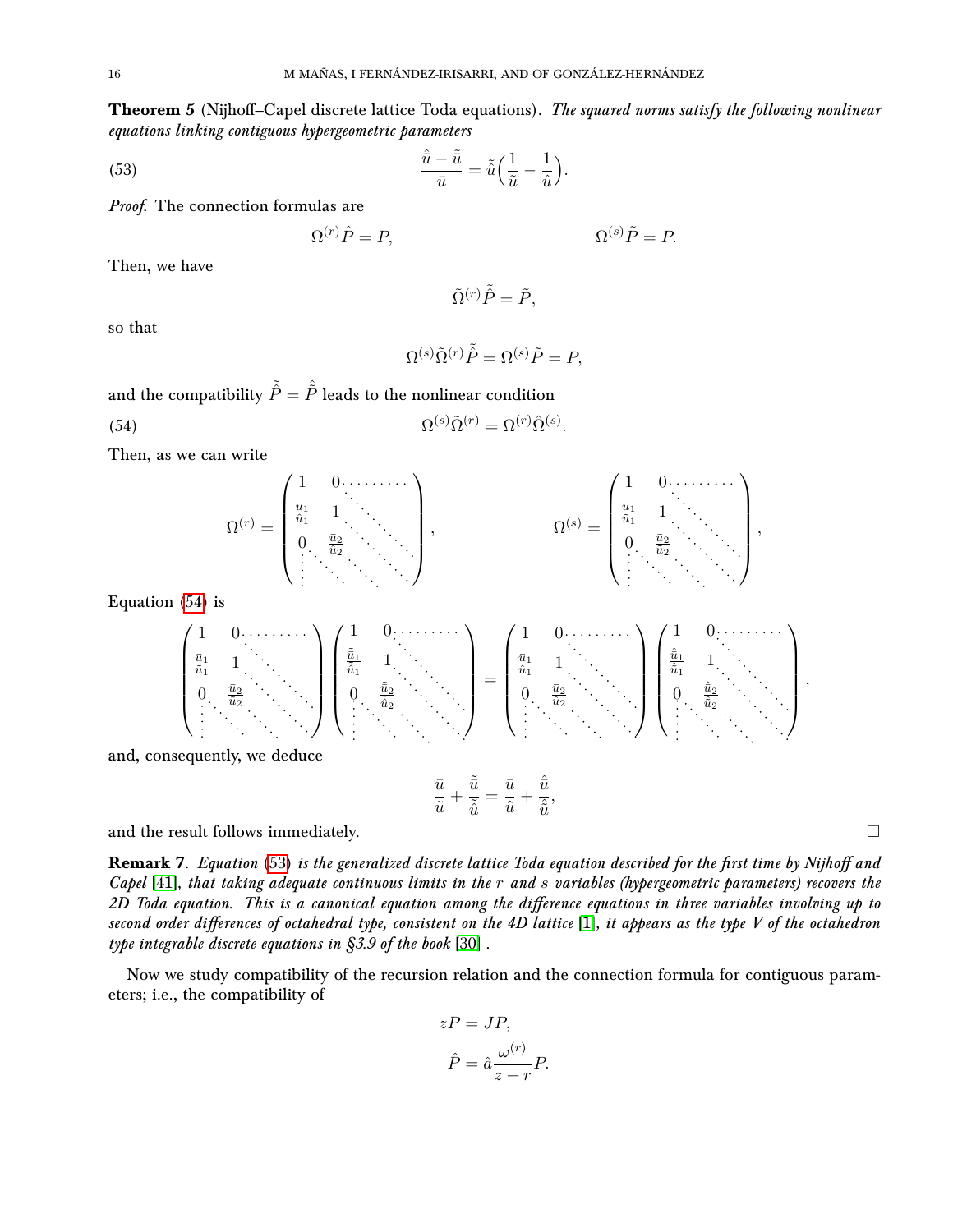These pair of relations lead to

$$
\hat{J}\hat{P}(z) = z\hat{P}(z) \qquad \qquad \Rightarrow \qquad \qquad \hat{J}\frac{\omega^{(r)}}{z+r}P(z) = z\frac{\omega^{(r)}}{z+r}P(z) = \frac{\omega^{(r)}}{z+r}JP(z),
$$

and therefore we find the following compatibility equation

$$
\hat{J}\omega^{(r)} = \omega^{(r)}J.
$$

Using the notation

$$
u_n = H_{n-1}, \t\t v_n = \beta_{n-1}
$$

so that  $\gamma_n = \frac{\bar{u}_n}{u_n}$  $\frac{\bar{u}_n}{u_n}$  and we have the following expressions

$$
J = \begin{pmatrix} v_1 & 1 & 0 & \cdots & \cdots & \cdots \\ \frac{\bar{u}_1}{u_1} & v_2 & 1 & 0 & \cdots & \cdots \\ 0 & \cdots & \cdots & \cdots & \cdots & \cdots \\ \vdots & \cdots & \cdots & \cdots & \cdots & \cdots \end{pmatrix}, \qquad \qquad \omega^{(r)} = \begin{pmatrix} \frac{\hat{u}_1}{u_1} & 1 & 0 & \cdots & \cdots \\ 0 & \frac{\hat{u}_2}{u_2} & 1 & \cdots & \cdots \\ \vdots & \ddots & \cdots & \ddots & \cdots \end{pmatrix},
$$

the compatibility reads

 vˆ<sup>1</sup> 1 0 uˆ¯1 uˆ1 vˆ<sup>2</sup> 1 0 0 uˆ1 u1 1 0 0 uˆ2 u2 1 = uˆ1 u1 1 0 0 uˆ2 u2 1 v<sup>1</sup> 1 0 u¯1 u1 v<sup>2</sup> 1 0 0 

and we find  $\hat{v}_1 \frac{\hat{u}_1}{u_1}$  $\frac{\hat{u}_1}{u_1} = v_1 \frac{\hat{u}_1}{u_1}$  $\frac{\hat{u}_1}{u_1} + \frac{\bar{u}_1}{u_1}$  $\frac{\bar{u}_1}{u_1}$  and

$$
\frac{\hat{\bar{u}}_n}{\hat{u}_n} + \hat{\bar{v}}_n \frac{\hat{\bar{u}}_n}{\bar{u}_n} = \frac{\bar{\bar{u}}_n}{\bar{u}_n} + \bar{v}_n \frac{\hat{\bar{u}}_n}{\bar{u}_n},
$$

$$
\hat{v}_n + \frac{\hat{\bar{u}}_n}{\bar{u}_n} = \bar{v}_n + \frac{\hat{u}_n}{u_n}
$$

for  $n \in \mathbb{N}$ . Thus, we find

**Proposition** 9. The squared norms  $u_n = H_{n-1}$  and the recursion coefficients  $v_n = \beta_{n-1} = p_{n-1}^1 - p_n^1$ , satisfy the following system of nonlinear difference equations

$$
\hat{\bar{v}} - \bar{v} = \frac{\bar{\bar{u}}}{\hat{\bar{u}}} - \frac{\bar{u}}{\hat{u}},
$$

$$
\hat{v} - \bar{v} = \frac{\hat{u}}{u} - \frac{\hat{\bar{u}}}{\bar{u}}.
$$

Finally, recalling  $\vartheta_\eta P = \Phi P$  and  $\Omega \hat P = P,$  we get

$$
\vartheta_\eta\Omega=\Phi\Omega-\Omega\hat{\Phi},
$$

so that

**Proposition 10.** The squared norms  $u_n = H_{n-1}$  fulfill

$$
\vartheta_\eta\Big(\frac{\bar u}{\hat u}\Big)=\frac{\bar u}{u}-\frac{\hat{\bar u}}{\hat u}.
$$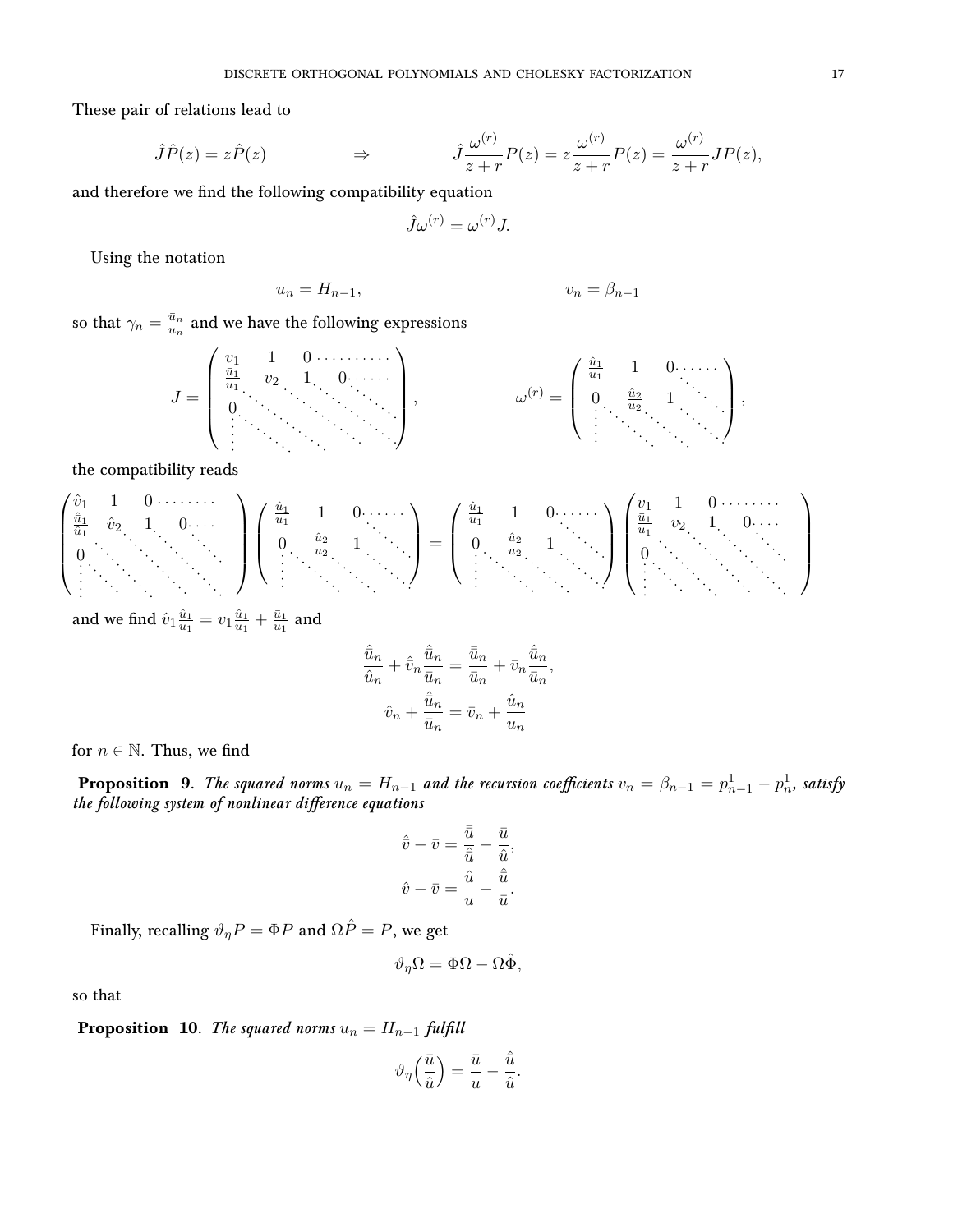<span id="page-17-0"></span>2.7. The Toda flows. Given a semi-infinite vector  $\eta := \{\eta_l\}_{l=1}^{\infty} \in \mathbb{C}^{\infty}$ , for each  $z \in \mathbb{C}$  we define  $\mathscr{E}(z; \eta) :=$  $\prod_{l=1}^\infty \eta_l^{z^l}$  $\tilde{\ell}^l$  and assume we assume a weight of the form  $w(z)=v(z)\mathscr{E}(z;\bm{\eta}),$  with  $v$   $\eta$ -independent, so that the corresponding moment matrix is

$$
G = \sum_{k=0}^{\infty} \chi(k) \chi(k)^{\top} v(k) \mathscr{E}(k; \eta).
$$

Observe that only this first flow preserves the Pearson reduction. Notice also that  $\mathscr{E} = e^{\sum_{l=1}^{\infty} t_l z^l}$ , with  $t_l := \log \eta_l$  the standard time flows in an integrable hierarchy. We will write  $\eta_1 = \eta$ , normally  $t_1$  is denoted by  $x, t_1 = x$ . We will use

$$
\vartheta_l := \eta_l \frac{\partial}{\partial \eta_l} = \frac{\partial}{\partial t_l}.
$$

In particular  $\vartheta_1 = \vartheta_{\eta}$ . To ensure the converge of the corresponding series for the moments we require  $|\eta_k| \leq 1$  for  $k \in \{2, 3, \dots\}.$ 

If we take  $\eta_k = 1, k \in \mathbb{N}$ , then the corresponding Gram matrix is

$$
G_0 = \sum_{k=0}^{\infty} \chi(k) \chi(k)^\top v(k).
$$

Moreover, we can write for the deformed Gram matrix

$$
G = \mathscr{E}(\Lambda; \eta) G_0 = G_0 \mathscr{E}(\Lambda^\top; \eta), \qquad \mathscr{E}(\Lambda; \eta) := \prod_{l=1}^\infty \eta_l^{\Lambda^l} = \exp\big(\sum_{l=1}^\infty t_l \Lambda^l\big).
$$

<span id="page-17-1"></span>**Proposition** 11. For a functional of the form  $\rho = \sum^{\infty}$  $k=0$  $\delta(z - k)v(z)\mathscr{E}(z; \eta)$ , given  $l \in \mathbb{N}$ , the Gram matrix satisfies

<span id="page-17-2"></span>(55) 
$$
\vartheta_l G = (\Lambda)^l G = G(\Lambda^\top)^l.
$$

Proof. It follows form  $\vartheta_l{\mathscr E}(z;{\boldsymbol \eta})=z^l{\mathscr E}(z;{\boldsymbol \eta}),$  indeed

$$
\vartheta_l G = \sum_{k=0}^{\infty} \chi(k) \chi(k)^{\top} k^l v(k) \mathscr{E}(k; \eta) = \Lambda^l G = G(\Lambda^{\top})^l.
$$

For  $k \in \mathbb{N}$ , let us define the strictly lower triangular matrix (strictly because it has zeros on the main diagonal)

$$
\Phi_k := (\vartheta_k S) S^{-1}.
$$

In particular, we denote  $\Phi := \Phi_1 = (\vartheta_\eta S) S^{-1}.$ 

**Proposition 12.** The semi-infinite vector  $P$  fulfills

<span id="page-17-4"></span>
$$
\vartheta_k P = \Phi_k P.
$$

*Proof.* As  $P = S\chi$  then  $\vartheta_k P = (\vartheta_k S)\chi = (\vartheta_k S)S^{-1}S\chi = \Phi P$ .

**Proposition 13** (Sato–Wilson equations). The following equations holds

<span id="page-17-3"></span>(57) 
$$
-\Phi_k H + \vartheta_k H - H\Phi_k^{\top} = J^k H, \qquad k \in \mathbb{N}.
$$

Consequently, for  $k \in \mathbb{N}$  and  $n \in \mathbb{N}_0$  we have

$$
\Phi_k = -(J^k)_-, \qquad \qquad \vartheta_k \log H_n = (J^k)_{n,n}.
$$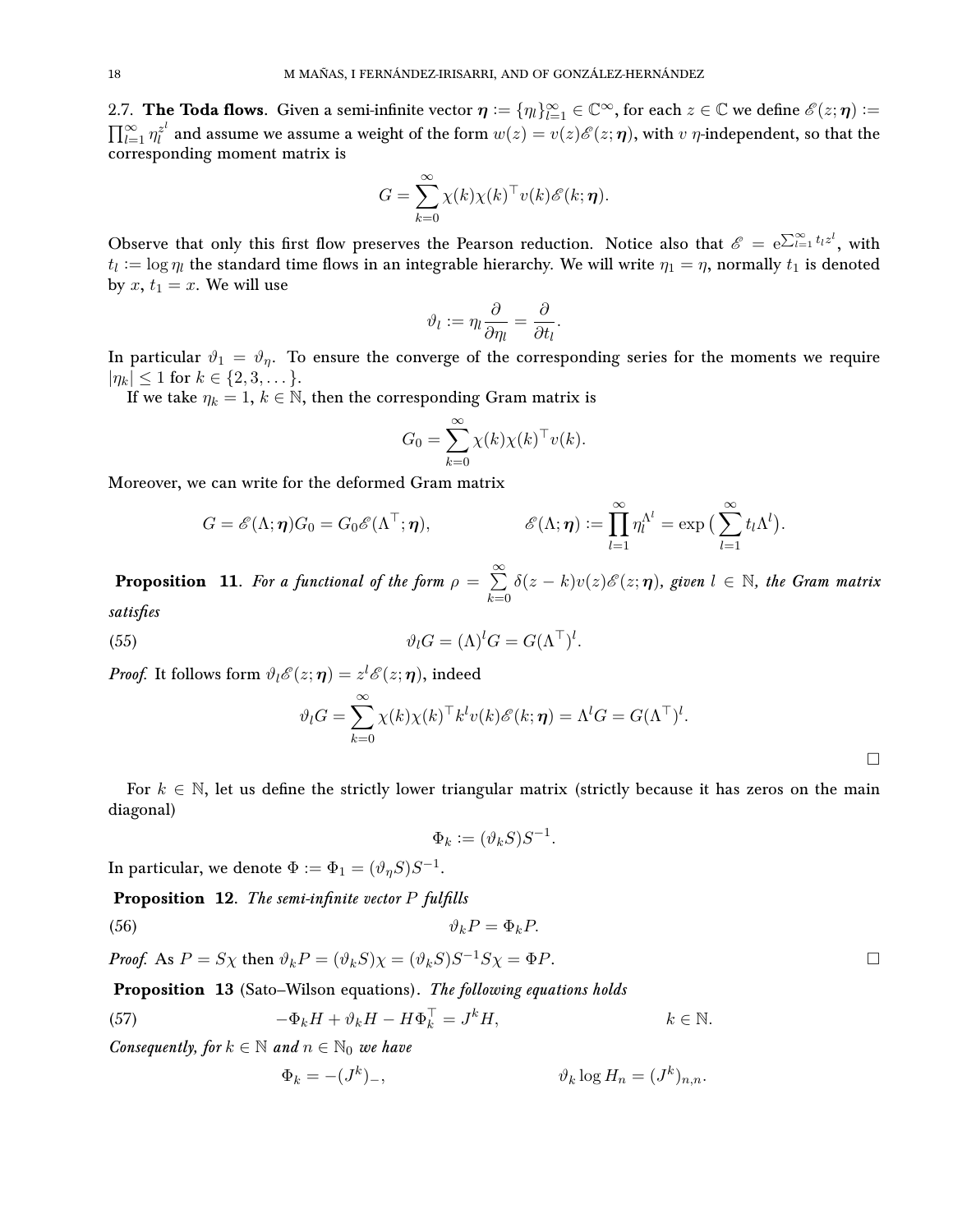Proof. Using the Cholesky factorization [\(2\)](#page-2-3) for the moment matrix we get

$$
\vartheta_k G = \vartheta_k (S^{-1} H S^{-\top}) = -S^{-1} (\vartheta_k S) S^{-1} H S^{-\top} + S^{-1} (\vartheta_k H) S^{-\top} - S^{-1} H S^{-\top} (\vartheta_k S)^{\top} S^{-\top}
$$

Hence, from the symmetry relation [\(55\)](#page-17-2) we deduce

$$
-S^{-1}(\vartheta_\eta S)S^{-1}HS^{-\top} + S^{-1}(\vartheta_\eta H)S^{-\top} - S^{-1}HS^{-\top}(\vartheta_\eta S)^{\top}S^{-\top} = \Lambda^k S^{-1}HS^{-\top},
$$

from where

$$
-(\vartheta_k S)S^{-1}H + \vartheta_k H - H((\vartheta_k S)S^{-1})^{\top} = J^k H,
$$

for  $J = S\Lambda S^{-1}$ , and the result follows.

For  $k = 1$ ; i.e. for the first flow  $\eta_1 = \eta$ , we have formulas [\(35\)](#page-10-6), [\(36\)](#page-10-7) and [\(37\)](#page-10-8) in terms of the  $\tau$ -function. Moreover,

Proposition 14 (Toda). The following equations hold

<span id="page-18-0"></span>(58a) 
$$
\Phi = (\vartheta_{\eta} S) S^{-1} = -\Lambda^{\top} \gamma,
$$

<span id="page-18-3"></span>
$$
(58b)\qquad \qquad (\vartheta_{\eta}H)H^{-1} = \beta.
$$

In particular, for  $n, k - 1 \in \mathbb{N}$ , we have

<span id="page-18-2"></span><span id="page-18-1"></span>(59a)  
\n
$$
\vartheta_{\eta} p_n^1 = -\gamma_n, \quad \vartheta_{\eta} p_{n+k}^k = -\gamma_{n+k} p_{n+k-1}^{k-1},
$$
\n
$$
\vartheta_n \log H_n = \beta_n.
$$

The functions  $q_n := \log H_n$ ,  $n \in \mathbb{N}$ , satisfy the Toda equations

<span id="page-18-4"></span>(60) 
$$
\vartheta_{\eta}^{2}q_{n} = e^{q_{n+1}-q_{n}}-e^{q_{n}-q_{n-1}}.
$$

For  $n \in \mathbb{N}$ , we also have

$$
\vartheta_{\eta} P_n(z) = -\gamma_n P_{n-1}(z).
$$

Proof. Equation [\(58a\)](#page-18-0) is a direct consequence of [\(57\)](#page-17-3) for  $k=1.$  To obtain [\(59a\)](#page-18-1) we we write  $\vartheta_\eta S=-\Lambda^\top\gamma S$ in terms of its subdiagonals, i.e.

$$
\vartheta_{\eta}\big(I+\Lambda^{\top}S^{[1]}+(\Lambda^{\top})^2S^{[2]}+\cdots\big)=-\Lambda^{\top}\gamma\big(I+\Lambda^{\top}S^{[1]}+(\Lambda^{\top})^2S^{[2]}+\cdots\big)
$$

that, for  $k \in \mathbb{N}$ , gives

$$
\vartheta_\eta S^{[k]}=-(T^{k-1}_-\gamma)S^{[k-1]}
$$

with  $S^{[0]} = I$ . Now, recalling [\(10\)](#page-5-4) we get [\(59a\)](#page-18-1). Equation [\(59b\)](#page-18-2) follows component wise from [\(58b\)](#page-18-3). As  $\beta_n = p_n^1 - p_{n+1}^1$  and  $\gamma_n = \frac{H_n}{H_{n-1}}$  $\frac{H_n}{H_{n-1}}$  we deduce that

$$
\vartheta_{\eta}^{2} \log H_{n} = \vartheta_{\eta} p_{n}^{1} - \vartheta_{\eta} p_{n+1}^{1} = -\frac{H_{n}}{H_{n-1}} + \frac{H_{n+1}}{H_{n}},
$$

that is the Toda equation [\(60\)](#page-18-4) for  $H_n = e^{q_n}$ . The last equation follows form  $\vartheta_{\eta}P = \Phi P = -\Lambda^{\top}\gamma P$ .

Given the  $\tau$ -function [\(35\)](#page-10-6) we find

**Proposition 15** ( $\tau$ -function expressions). In terms of the  $\tau$ -function

$$
\tau_n := \mathscr{W}_n\left( \, {}_M F_N \left[ \begin{matrix} a_1 & \cdots & a_M \\ b_1 & \cdots & b_N \end{matrix} ; \eta \right] \right),
$$

we find

(61) 
$$
H_n = \frac{\tau_{n+1}}{\tau_n}, \qquad p_n^1 = -\vartheta_\eta \log \tau_n, \qquad \gamma_n = \vartheta_\eta^2 \log \tau_n, \qquad \beta_n = \vartheta_\eta \log \frac{\tau_{n+1}}{\tau_n}.
$$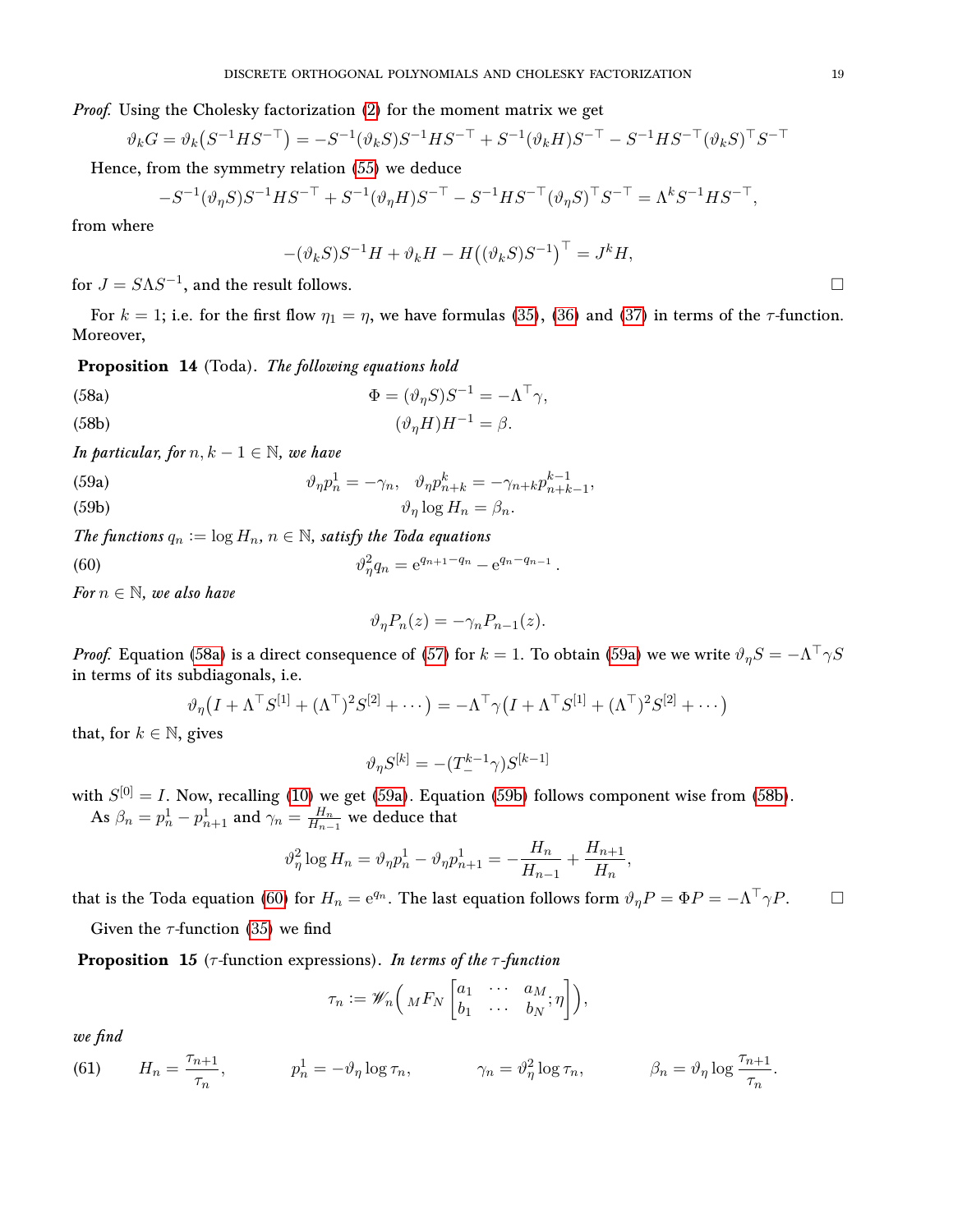*Proof.* Collect together [\(37\)](#page-10-8) and [\(59a\)](#page-18-1).  $\Box$ 

Proposition 16. The following Lax equation holds

<span id="page-19-0"></span>
$$
\vartheta_{\eta}J=[J_{+},J].
$$

The recursion coefficients satisfy the following Toda system

- (62a)  $\vartheta_{\eta}\beta_n = \gamma_{n+1} \gamma_n,$ (62b)  $\vartheta_{\eta} \log \gamma_n = \beta_n - \beta_{n-1},$
- 

for  $n \in \mathbb{N}_0$  and  $\beta_{-1} = 0$ . Consequently, we get

(63) 
$$
\vartheta_{\eta}^{2} \log \gamma_{n} + 2\gamma_{n} = \gamma_{n+1} + \gamma_{n-1}.
$$

Moreover,

$$
\vartheta_{\eta}^{2} \log \tau_{n} = \frac{\tau_{n+1} \tau_{n-1}}{\tau_{n}^{2}}.
$$

*Proof.* As  $J = S\Lambda S^{-1}$  is clear that,

$$
\vartheta_{\eta} J = [\Phi,J] = [-J_-,J] = [J_+ - J,J] = [J_+,J]
$$

From this Lax equation one could derive, component-wise, the Toda system [\(62\)](#page-19-0). Alternatively, the Toda system [\(62\)](#page-19-0) could be derived as follows. From [\(6\)](#page-3-3) and [\(59a\)](#page-18-1) we obtain

$$
\vartheta_{\eta}\beta_{n} = \vartheta_{\eta}p_{n}^{1} - \vartheta_{\eta}p_{n+1}^{1} = -\gamma_{n} + \gamma_{n+1},
$$
  

$$
\vartheta_{\eta}\log\gamma_{n} = \vartheta_{\eta}\log H_{n} - \vartheta_{\eta}\log H_{n-1} = \beta_{n} - \beta_{n-1}.
$$

Finally,

$$
\vartheta_{\eta}^2 \log \tau_n = \gamma_n = \frac{H_n}{H_{n-1}} = \frac{\tau_{n+1} \tau_{n-1}}{\tau_n}.
$$

For higher Toda flows, that generically are not consistent with the hypergeometric reduction, we have Proposition 17 (Lax equations). The following Lax equation holds

$$
\vartheta_k J = [(J^k)_+, J].
$$

*Proof.* As  $J = S \Lambda S^{-1}$  we have

$$
\vartheta_k J = [\Phi_k, J] = [-(J)^k_-, J] = [(J^k)_+ - J^k, J] = [(J^k)_+, J]
$$

Proposition 18 (Wave functions and Zakharov–Shabat equations). The wave function satisfies the linear system

$$
\vartheta_k \Psi = (J^k)_+ \Psi.
$$

Moreover, the following Zakharov–Shabat equations hold

$$
\vartheta_k(J^l)_+ - \vartheta_l(J^k)_+ + [(J^l)_+, (J^k)_+] = 0.
$$

Proof. The orthogonal polynomials we have

$$
\vartheta_k P = \Phi_k P = ((J^k)_+ - J^k)P = ((J^k)_+ - z^k)P
$$

Thus, the wave function fulfills the following linear system

$$
\vartheta_k \Psi = \vartheta_k(P)\mathscr{E} + P\vartheta_k(\mathscr{E}) = (J^k)_+ \Psi.
$$

 $\Box$ 

 $\Box$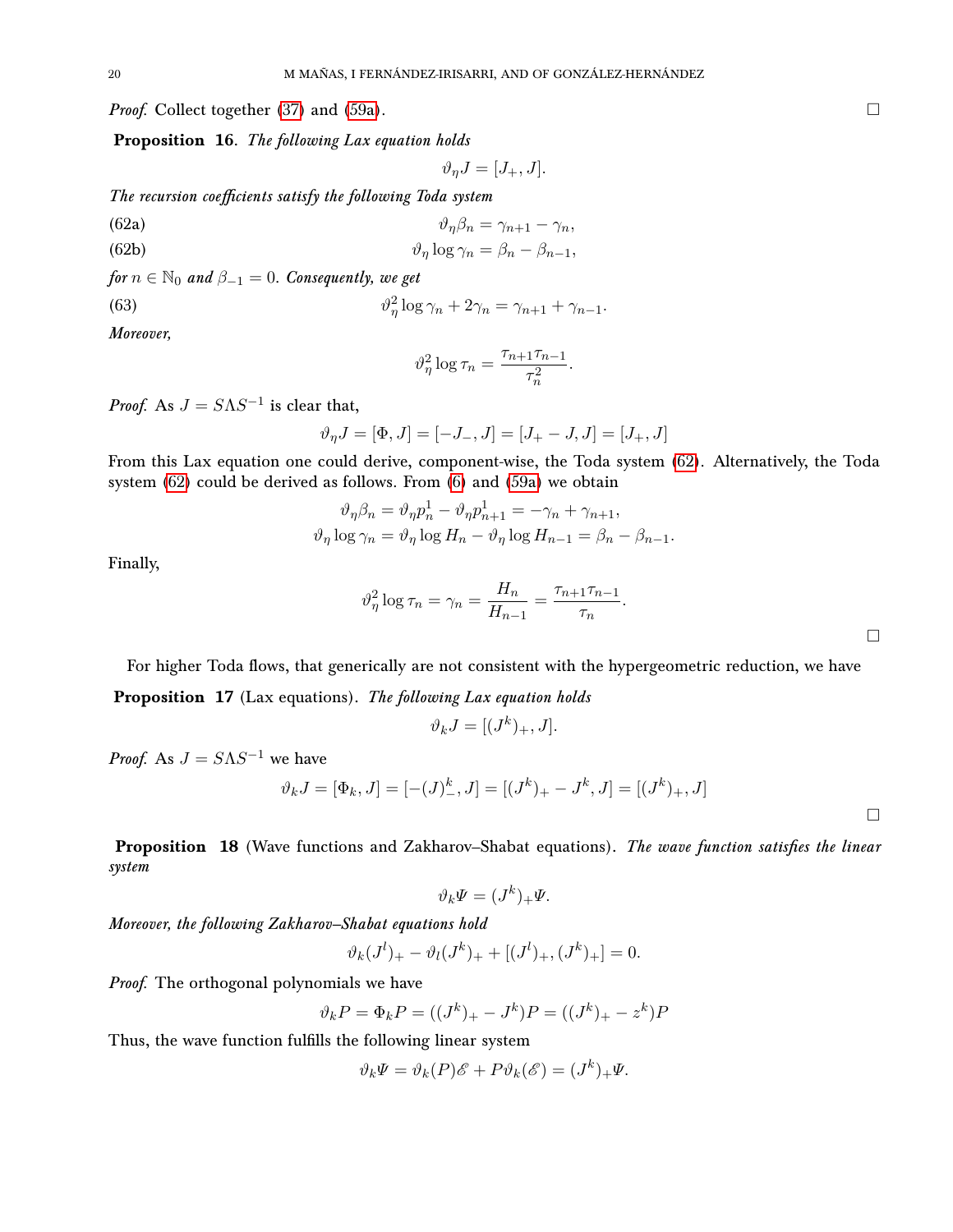Finally, the Zakharov–Shabat equations follow as the compatibility conditions for the previous linear system.

**Proposition** 19. Let us assume that  $G_0$ , the Gram matrix of the functional  $\rho = \sum^{\infty}$  $_{k=0}$  $\delta(z-k)v(z)$ , admits a Cholesky factorization, and that two semi-infinite matrices  $Z_1$  and  $Z_2$  are given, such that

- i)  $Z_1\mathscr{E}(\Lambda,\bm{\eta})^{-1}$  is strictly lower triangular,
- ii)  $Z_2$  is upper triangular and
- iii)  $Z_1(\eta)G_0 = Z_2(\eta)$ .

Then, we can ensure that  $Z_1 = Z_2 = 0$ .

Proof. We have

$$
Z_1G_0=Z_1\mathscr{E}(\Lambda;\boldsymbol{\eta})^{-1}G=Z_1\mathscr{E}(\Lambda;\boldsymbol{\eta})^{-1}S^{-1}HS^{-\top}
$$

and we get

$$
Z_1 \mathscr{E}(\Lambda; \eta)^{-1} S^{-1} H S^{-\top} = Z_2.
$$

Consequently,

$$
Z_1 \mathscr{E}(\Lambda; \eta)^{-1} S^{-1} = Z_2 S H^{-1}.
$$

But  $Z_1\mathscr{E}(\Lambda;\bm{\eta})^{-1}S^{-1}$  is strictly lower triangular while  $Z_2SH^{-1}$  is upper triangular. As both terms are equal the only possibility is that both are the zero matrix

$$
Z_1\mathscr{E}(\Lambda;\boldsymbol{\eta})^{-1}S^{-1}=Z_2SH^{-1}=0,
$$

and we get the result.  $\Box$ 

Using this results one proves that

**Proposition 20** (KP equation). The wave function  $\Psi_n$  satisfies the linear equations

$$
\vartheta_m \varPsi_n = \mathscr{P}_m(\vartheta_\eta) \varPsi_n
$$

with

$$
\mathscr{P}_m(\vartheta_\eta) = \vartheta_\eta^m - m p_n^1 \vartheta_\eta^{m-2} + U_{n,m-3} \vartheta_\eta^{m-3} + \dots + U_{n,0}
$$

where  $\{U_{n,j}\}_{j=0}^{m-3}$  are polynomials in  $\vartheta^l_p p_n^1, \vartheta_2 p_n^1, \ldots, \vartheta_{m-1}p_n^1$ . In particular, the following linear equations hold

$$
\vartheta_2 \Psi_n = \vartheta_\eta^2 \Psi_n - 2 \vartheta_\eta (p_n^1) \Psi_n,
$$
  

$$
\vartheta_3 \Psi_n = \vartheta_\eta^3 \Psi_n - 3 \vartheta_\eta (p_n^1) \vartheta_\eta \Psi_n - \frac{3}{2} \left( \vartheta_\eta^2 (p_k^1) + \vartheta_2 (p_k^1) \right) \Psi_n,
$$

and, consequently, its compatibility condition, which is the KP equation

$$
\vartheta_{\eta}\Big(4\vartheta_3(p_n^1)+6\big(\vartheta_{\eta}(p_n^1)\big)^2-\vartheta_{\eta}^3(p_n^1)\Big)=\vartheta_2^2(p_n^1),
$$

is fulfilled.

Remark 8. The weight w for which this KP equation appears is

$$
w(z) = \frac{(a_1)_z \cdots (a_M)_z}{\Gamma(z+1)(b_1)_z \cdots (b_N)_z} \eta^z \eta_2^{z^2} \eta_3^{z^3}, \qquad |\eta_2|, |\eta_3| < 1.
$$

and the corresponding 0-th moment is the series

$$
\rho_0 = \sum_{k=0}^{\infty} w(k) = \sum_{k=0}^{\infty} \frac{(a_1)_k \cdots (a_M)_k}{(b_1 + 1)_k \cdots (b_{N-1} + 1)_k} \frac{\eta^k \eta_2^{k^2} \eta_3^{k^3}}{k!}.
$$

We see that only for  $\eta_2 = \eta_3 = 1$  we recover a hypergeometric function.

П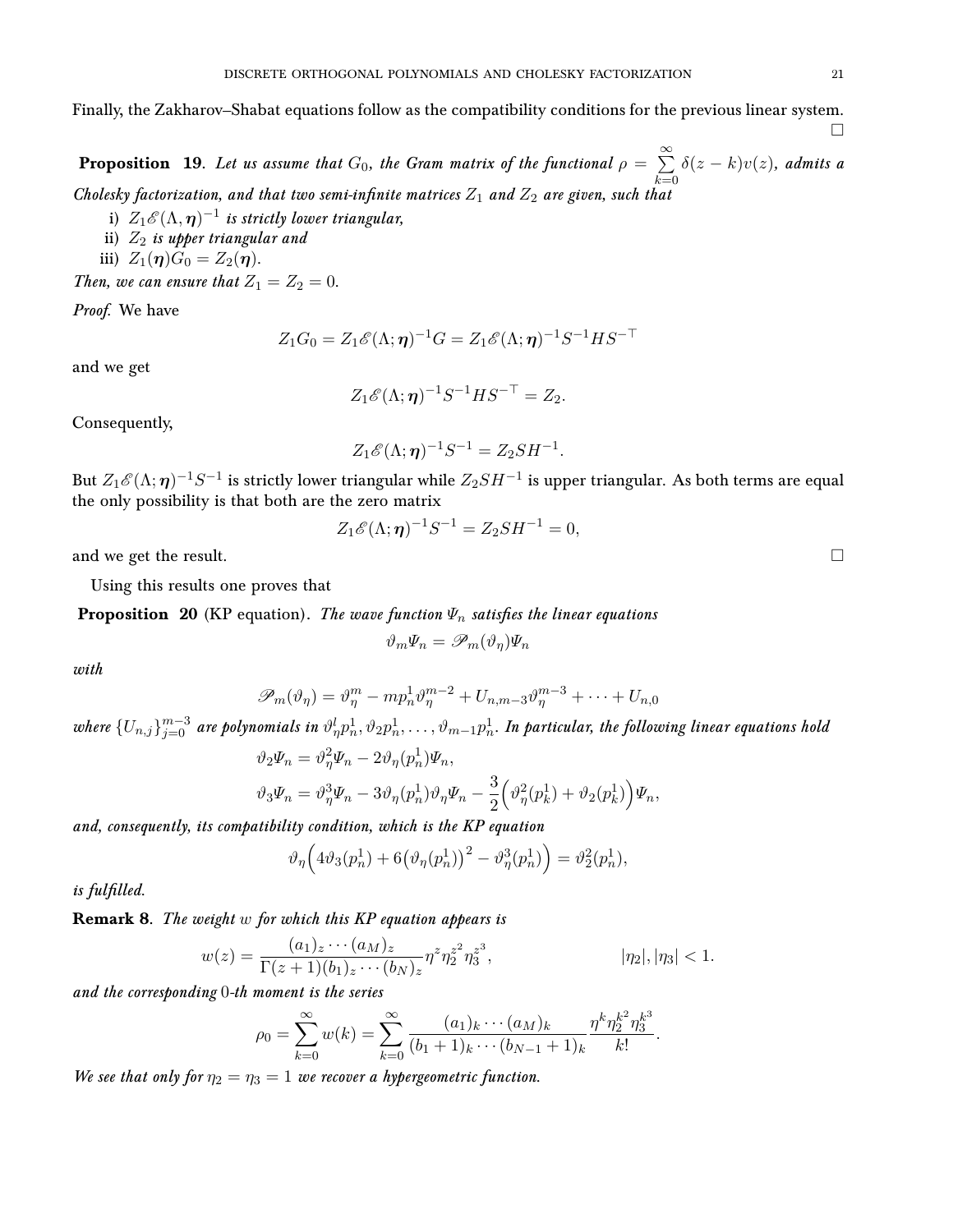<span id="page-21-0"></span>2.8. Toda–Pearson compatibility. For the compatibility of [\(9\)](#page-4-2) and [\(56\)](#page-17-4), that is for the compatibility of the systems

$$
\begin{cases} P(z+1) = \Pi P(z), \\ \vartheta_{\eta}(P(z)) = \Phi P(z). \end{cases}
$$

we require

$$
\vartheta_{\eta}(P(z+1)) = \vartheta_{\eta}(\Pi P(z)) = \vartheta_{\eta}(\Pi)P(z) + \Pi \vartheta_{\eta}(P(z)) = (\vartheta_{\eta}(\Pi) + \Pi J\Phi)P(z),
$$
  

$$
(\vartheta_{\eta}P)(z+1) = \Phi P(z+1) = \Phi \Pi P(z)
$$

to be equal and, consequently, we obtain

$$
\vartheta_{\eta}(\Pi) = [\Phi, \Pi].
$$

In the general case the dressed Pascal matrix Π is a lower unitriangular semi-infinite matrix, that possibly has an infinite number of subdiagonals. However, for the case when the weight  $w(z) = v(z)\eta^z$  satisfies the Pearson equation [\(29\)](#page-8-3), with v independent of  $\eta$ , that is

$$
\theta(k+1)v(k+1)\eta^{k+1} = \sigma(k)v(k)\eta^k
$$

for  $k \in \mathbb{N}_0$ ; i.e.,

$$
\theta(k+1)v(k+1)\eta = \sigma(k)v(k),
$$

the situation improves as we have the banded semi-infinite matrix  $\Psi$  that models the shift in the z variable as in [\(41\)](#page-10-5). From the previous discrete Pearson equation we see that  $\sigma(z) = \eta \kappa(z)$  with  $\kappa, \theta$   $\eta$ -independent polynomials in z

(64) 
$$
\theta(k+1)v(k+1) = \eta\kappa(k)v(k).
$$

<span id="page-21-1"></span>Proposition 21. Let us assume a weight w satisfying the Pearson equation [\(29\)](#page-8-3) and, consequently, of the form [\(33\)](#page-9-2). Then, the Laguerre–Freud structure matrix  $\Psi$  given in [\(38\)](#page-10-3) satisfies

<span id="page-21-2"></span>(65a) 
$$
\vartheta_{\eta}(\eta^{-1}\Psi^{\top}H^{-1}) = [\Phi, \eta^{-1}\Psi^{\top}H^{-1}],
$$

<span id="page-21-3"></span>(65b) 
$$
\vartheta_{\eta}(\Psi H^{-1}) = [\Phi, \Psi H^{-1}].
$$

Alternatively, the above equations can be written as follows

<span id="page-21-6"></span>(66a) 
$$
\vartheta_{\eta}(\Psi^{\top} H^{-1}) = [J_{+}, \Psi^{\top} H^{-1}],
$$

<span id="page-21-7"></span>(66b) 
$$
\vartheta_{\eta}(\eta^{-1}\Psi H^{-1}) = [J_{+}, \eta^{-1}\Psi H^{-1}].
$$

Relations [\(65a\)](#page-21-2) and [\(65b\)](#page-21-3) are gauge equivalent.

*Proof.* We look at the compatibility of  $(41)$  and  $(56)$ ; i. e. for  $(65a)$  we consider

<span id="page-21-4"></span>(67) 
$$
\begin{cases} \sigma(z)P(z+1) = \Psi^{\top}H^{-1}P(z), \\ \vartheta_{\eta}(P(z)) = \Phi P(z), \end{cases}
$$

while for [\(65b\)](#page-21-3) we consider

<span id="page-21-5"></span>(68) 
$$
\begin{cases} \theta(z)P(z-1) = \Psi H^{-1}P(z), \\ \vartheta_{\eta}(P(z)) = \Phi P(z). \end{cases}
$$

From [\(67\)](#page-21-4), observing that  $\vartheta_{\eta}(\sigma) = \sigma$ , we deduce

$$
\vartheta_{\eta}(\sigma(z)P(z+1)) = \vartheta_{\eta}(\Psi^{\top}H^{-1}P(z)) = \vartheta_{\eta}(\Psi^{\top}H^{-1})P(z) + \Psi^{\top}H^{-1}\vartheta_{\eta}(P(z))
$$

$$
= (\vartheta_{\eta}(\Psi^{\top}H^{-1}) + \Psi^{\top}H^{-1}\Phi)P(z),
$$

$$
\vartheta_{\eta}(\sigma(z)P(z+1)) = \sigma(z)P(z+1) + \sigma(z)\Phi P(z+1) = (\Phi + I)\Psi^{\top}H^{-1}P(z).
$$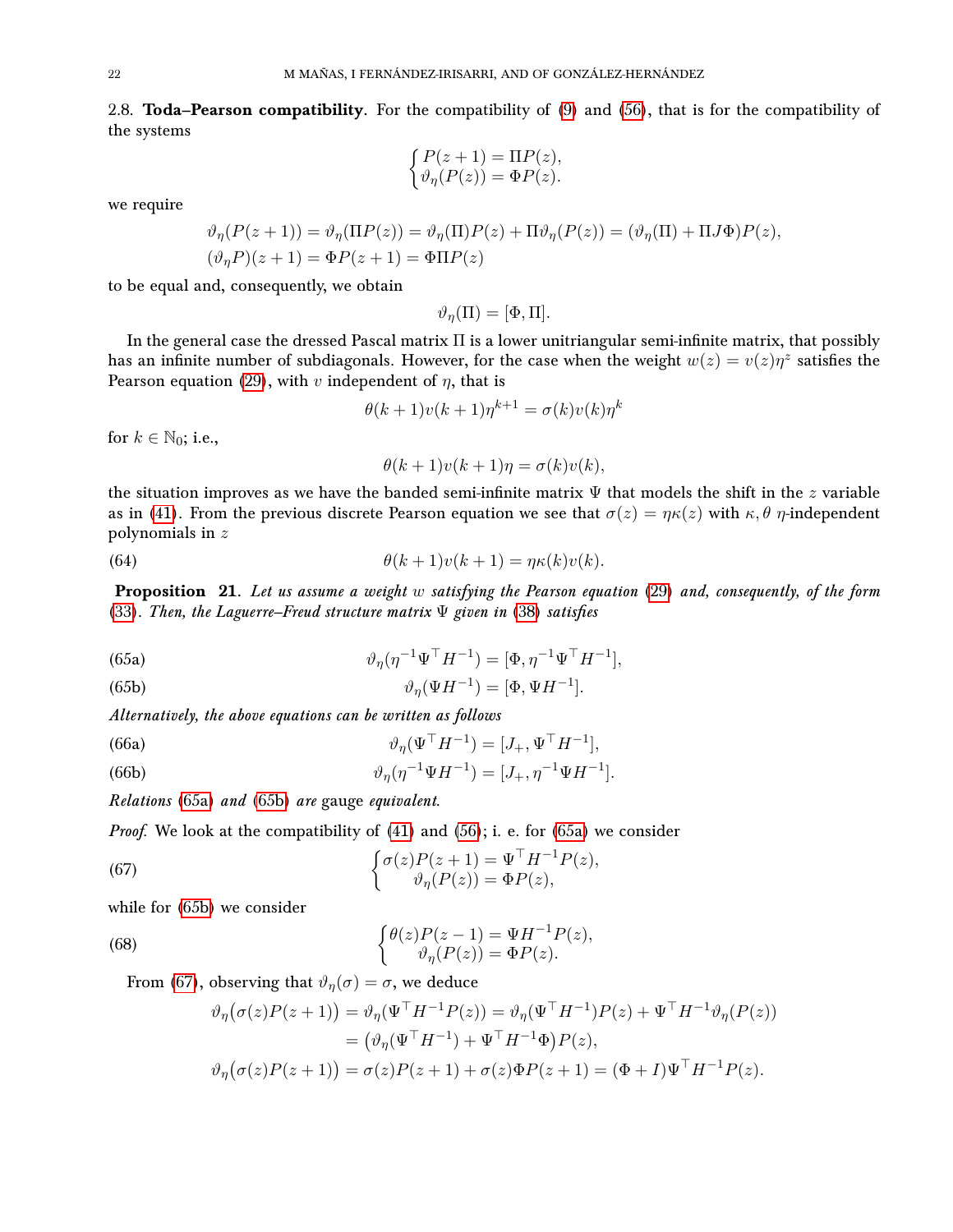so that

$$
\vartheta_{\eta}(\Psi^{\top} H^{-1}) - \Psi^{\top} H^{-1} = [\Phi, \Psi^{\top} H^{-1}],
$$

and recalling  $\vartheta_{\eta}(\eta^{-1}) = -\eta^{-1}$  we obtain [\(65a\)](#page-21-2).

From [\(68\)](#page-21-5) we find  $(\vartheta_{\eta}\theta=0)$ 

$$
\vartheta_{\eta}(\theta(z)P(z-1)) = \vartheta_{\eta}(\Psi H^{-1}P(z)) = \vartheta_{\eta}(\Psi H^{-1})P(z) + \Psi H^{-1}\vartheta_{\eta}(P(z))
$$
  
= 
$$
(\vartheta_{\eta}(\Psi H^{-1}) + \Psi H^{-1}\Phi)P(z),
$$
  

$$
\vartheta_{\eta}(\theta(z)P(z-1)) = \theta(z)\Phi P(z-1) = \Phi \Psi H^{-1}P(z).
$$

and [\(65b\)](#page-21-3) follows immediately.

Notice that from [\(44\)](#page-12-8) this equation [\(65b\)](#page-21-3) follows immediately:

$$
\vartheta_{\eta}(\Psi H^{-1}) = [(\vartheta_{\eta} S)S^{-1}, SB^{-1}\theta(\Lambda)S^{-1}] = [\Phi, \Psi H^{-1}].
$$

This comment applies similarly to [\(65a\)](#page-21-2).

Using  $\Phi = -J_- = J_+ - J$  in [\(65a\)](#page-21-2) and [\(43a\)](#page-11-0) we easily get [\(66a\)](#page-21-6), and similarly from[\(65b\)](#page-21-3) and [\(43b\)](#page-11-1) we deduce [\(66b\)](#page-21-7).

Finally, we study the relation between [\(65a\)](#page-21-2) and [\(65b\)](#page-21-3). Assume that (65b),  $\vartheta_{\eta}(\Psi H^{-1}) = [\Phi, \Psi H^{-1}]$ , holds and take its transpose to obtain  $\vartheta_n(H^{-1}\Psi^\top) = -[\Phi^\top, H^{-1}\Psi^\top]$ , which is not [\(65a\)](#page-21-2). Observe that  $\Psi^\top H^{-1} = H (H^{-1} \Psi^\top) H^{-1}$ 

so that, the following gauge type transformation equation arises

$$
\vartheta_{\eta}(\Psi^{\top}H^{-1}) = \vartheta_{\eta}(H)(H^{-1}\Psi^{\top})H^{-1} + H\vartheta_{\eta}(H^{-1}\Psi^{\top})H^{-1} - H(H^{-1}\Psi^{\top})H^{-1}\vartheta_{\eta}(H)H^{-1}
$$
  
=  $[\vartheta_{\eta}(H)H^{-1}, H(H^{-1}\Psi^{\top})H^{-1}] - H[\Phi^{\top}, H^{-1}\Psi^{\top}]H^{-1}$   
=  $[\vartheta_{\eta}(H)H^{-1} - H\Phi^{\top}H^{-1}, \Psi^{\top}H^{-1}].$ 

Now, attending to [\(57\)](#page-17-3), we have  $\vartheta_\eta(H) H^{-1} - H \Phi^\top H^{-1} = J + \Phi$  so that

$$
\vartheta_{\eta}(\Psi^{\top} H^{-1}) = \left[J + \Phi, \Psi^{\top} H^{-1}\right] = \left[\Phi, \Psi^{\top} H^{-1}\right] + \Psi^{\top} H^{-1},
$$

<span id="page-22-0"></span>and [\(65a\)](#page-21-2) follows immediately.  $\hfill \Box$ 

### 3. Conclusions and outlook

The use of the Gauss–Borel factorization of the moment matrix has been throughly used by Adler and van Moerbeke in their studies of integrable systems and orthogonal polynomials, see [\[2,](#page-23-10) [3,](#page-23-11) [4\]](#page-23-12). We have extended these ideas and applied them in different contexts, CMV orthogonal polynomials, matrix orthogonal polynomials, multiple orthogonal polynomials and multivariate orthogonal [\[6,](#page-23-13) [5,](#page-23-14) [7,](#page-23-15) [8,](#page-23-16) [9,](#page-23-17) [10,](#page-23-18) [11,](#page-23-19) [12,](#page-23-20) [13\]](#page-23-21). For an general overview see [\[38\]](#page-24-19).

In this paper, we extended those ideas to the discrete world. In particular we applied this approach to the study of the consequences of the Pearson equation on the moment matrix and Jacobi matrices. For that description a new banded matrix is required, the Laguerre– Freud structure matrix that encodes the Laguerre–Freud relations for the recurrence coefficients. We have also found that the contiguous relations fulfilled generalized hypergeometric functions determining the moments of the weight described for the squared norms of the orthogonal polynomials a discrete Toda hierarchy known as Nijhoff–Capel equation, see [\[41\]](#page-24-11).

Further work in this direction are the study of the role of Christoffel and Geronimus transformations for the description of the mentioned contiguous relations, and the use of the Geronimus–Christoffel transformations to characterize the shifts in the spectral independent variable of the orthogonal polynomials [\[39\]](#page-24-18). In [\[25\]](#page-24-9) these ideas are applied to generalized Charlier, Meixner, and type I Hahn discrete orthogonal polynomials extending the results of [\[21,](#page-23-4) [43,](#page-24-5) [26,](#page-24-2) [27,](#page-24-3) [28\]](#page-24-4).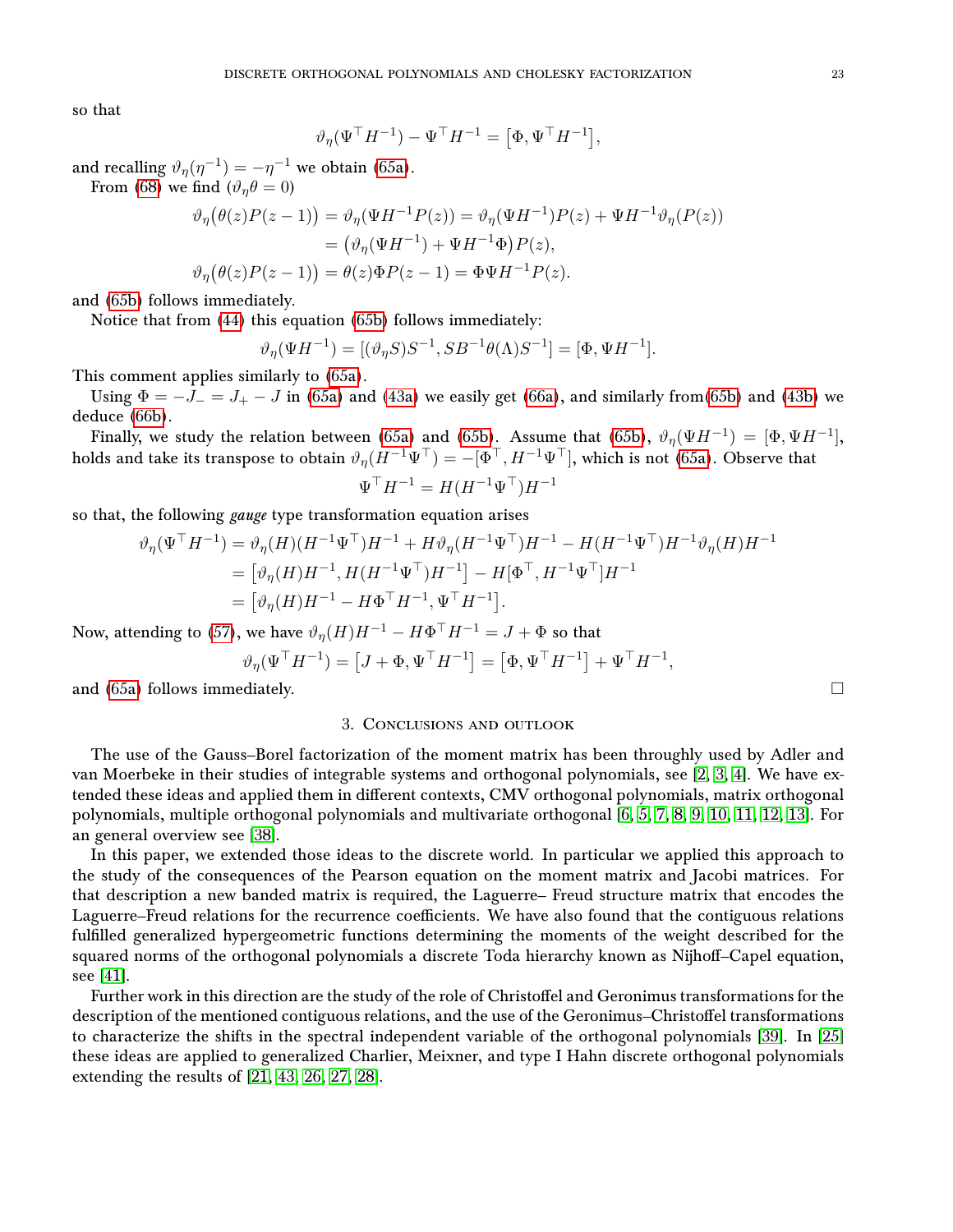For the future, we will study the type II generalized Hahn polynomials, and extend these techniques to multiple discrete orthogonal polynomials [\[14\]](#page-23-22) and its relations with the transformations presented in [\[18\]](#page-23-23) and quadrilateral lattices [\[20,](#page-23-24) [40\]](#page-24-20),

#### <span id="page-23-0"></span>**ACKNOWLEDGMENTS**

This work has its seed in several inspiring conversations with Diego Dominici during a research stay at Johannes Kepler University at Linz.

#### <span id="page-23-1"></span>**REFERENCES**

- <span id="page-23-9"></span>[1] Vsevolod E. Adler, Alexander I. Bobenko, Yuri B. Suris, Classification of Integrable Discrete Equations of Octahedron Type, Inter-national Mathematics Research Notices 2012 n°8 (2012) 1822–1889, [DOI:10.1093/imrn/rnr083.](https://doi.org/10.1093/imrn/rnr083)
- <span id="page-23-10"></span>[2] Mark Adler and Pierre van Moerbeke, Vertex operator solutions to the discrete KP hierarchy, Communications in Mathematical Physics 203 (1999) 185-210
- <span id="page-23-11"></span>[3] ———, Generalized orthogonal polynomials, discrete KP and Riemann–Hilbert problems, Communications in Mathematical Physics 207 (1999) 589-620.
- <span id="page-23-12"></span>[4] ———, Darboux transforms on band matrices, weights and associated polynomials, International Mathematics Research Notices 18 (2001) 935-984.
- <span id="page-23-14"></span>[5] Carlos Álvarez-Fernández, Ulises Fidalgo Prieto, and Manuel Mañas, Multiple orthogonal polynomials of mixed type: Gauss-Borel factorization and the multi-component 2D Toda hierarchy, Advances in Mathematics 227 (2011) 1451-1525.
- <span id="page-23-13"></span>[6] Carlos Álvarez-Fernández, Manuel Mañas, Orthogonal Laurent polynomials on the unit circle, extended CMV ordering and 2D Toda type integrable hierarchies, Advances in Mathematics 240 (2013) 132-193
- <span id="page-23-15"></span>[7] Carlos Álvarez-Fernández, Gerardo Ariznabarreta, Juan C. García-Ardila, Manuel Mañas, and Francisco Marcellán, Christoffel transformations for matrix orthogonal polynomials in the real line and the non-Abelian 2D Toda lattice hierarchy, International Mathematics Research Notices  ${\bf 2017}$  n°5 (2017) 1285-1341, [DOI:10.1093/imrn/rnw027](https://doi.org/10.1093/imrn/rnw027) .
- <span id="page-23-16"></span>[8] Gerardo Ariznabarreta, Juan C. García-Ardila, Manuel Mañas, and Francisco Marcellán, Matrix biorthogonal polynomials on the real line: Geronimus transformations, Bulletin of Mathematical Sciences 9 (2019) 195007 (68 pages) [DOI:10.1142/S1664360719500073](https://doi.org/10.1142/S1664360719500073) (World Scientic) or [DOI:10.1007/s13373-018-0128-y3](https://doi.org/10.1007/s13373-018-0128-y) (Springer-Verlag).
- <span id="page-23-17"></span>[9] Gerardo Ariznabarreta, Juan C. García-Ardila, Manuel Mañas, and Francisco Marcellán, Non-Abelian integrable hierarchies: matrix biorthogonal polynomials and perturbations Journal of Physics A: Mathematical & Theoretical 51 (2018) 205204.
- <span id="page-23-18"></span>[10] Gerardo Ariznabarreta and Manuel Mañas, Matrix orthogonal Laurent polynomials on the unit circle and Toda type integrable systems, Advances in Mathematics 264 (2014) 396-463.
- <span id="page-23-19"></span>[11] ——, Multivariate orthogonal polynomials and integrable systems, Advances in Mathematics 302 (2016) 628–739.
- <span id="page-23-20"></span>[12] ——, Christoffel transformations for multivariate orthogonal polynomials, Journal of Approximation Theory 225 (2018) 242-283.
- <span id="page-23-21"></span>[13] Gerardo Ariznabarreta, Manuel Mañas, and Alfredo Toledano, CMV Biorthogonal Laurent Polynomials: Perturbations and Christoffel Formulas, Studies in Applied Mathematics 140 (2018) 333-400.
- <span id="page-23-22"></span>[14] Jorge Arvesú, Jonathan Coussement, and Walter Van Assche, Some discrete multiple orthogonal polynomials, Journal of Computational and Applied Mathematics 153 (2003).
- <span id="page-23-8"></span>[15] R. A. Askey and Adri B. Olde Daalhuis, Generalized hypergeometric function (2010), in Olver, Frank W. J.; Lozier, Daniel M.; Boisvert, Ronald F.; Clark, Charles W. (eds.), NIST Handbook of Mathematical Functions, Cambridge University Press.
- <span id="page-23-2"></span>[16] Jinho Baik, Thomas Kriecherbauer, Kenneth T.-R. McLaughlin, and Peter D. Miller, Discrete Orthogonal Polynomials, Annals of Mathematics Studies 164, Princeton University Press, 2007.
- <span id="page-23-7"></span>[17] Richard Beals and Roderick Wong, Special functions and orthogonal polynomials, Cambridge Studies in Advanced Mathematics 153, Cambridge University Press, 2016.
- <span id="page-23-23"></span>[18] Amílcar Branquinho, Ana Foulquié-Moreno, and Manuel Mañas, Multiple orthogonal polynomials on the step-line, [arXiv:2106.12707 \[CA\]](https://arxiv.org/abs/2106.12707) (2021).
- <span id="page-23-6"></span>[19] Peter A. Clarkson, Recurrence coefficients for discrete orthonormal polynomials and the Painlevé equations, Journal of Physics A: Mathematical & Theoretical 46 (2013) 185205.
- <span id="page-23-24"></span>[20] Adam Doliwa, Paolo Maria Santini, and Manuel Mañas, Transformations of quadrilateral lattices, Journal of Mathematical Physics 41 (2000) 944–990.
- <span id="page-23-4"></span>[21] Diego Dominici, Laguerre–Freud equations for generalized Hahn polynomials of type I, Journal of Difference Equations and Applications 24 (2018) 916–940.
- <span id="page-23-5"></span>[22] ——, Matrix factorizations and orthogonal polynomials, Random Matrices Theory Applications 9 (2020) 2040003, 33 pp.
- <span id="page-23-3"></span>[23] Diego Dominici and Francisco Marcellán, Discrete semiclassical orthogonal polynomials of class one, Pacific Journal of Mathematics  $268$  n°2 (2012) 389-411.